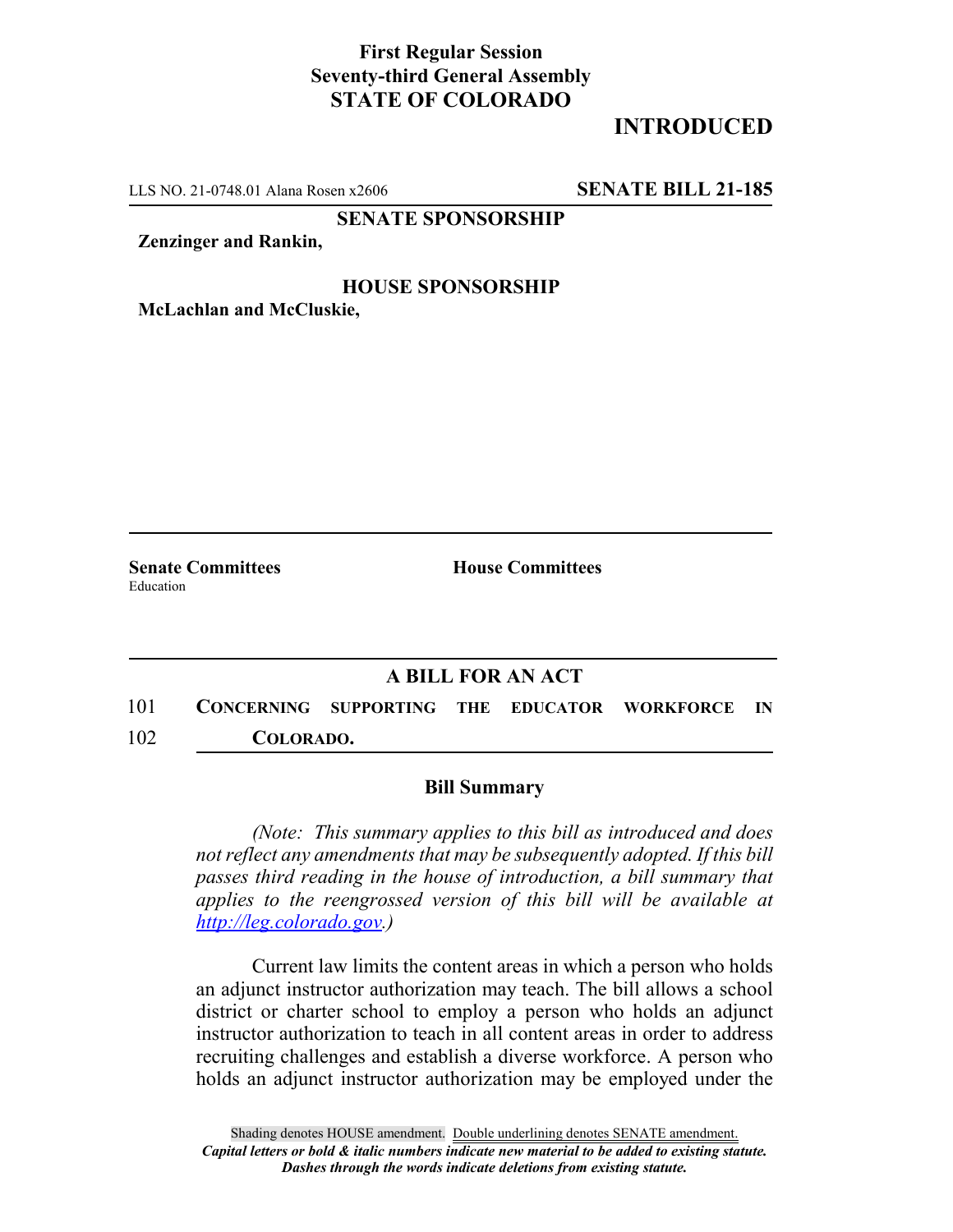authorization only in the school district or charter school that requested the person's services. A person who holds an adjunct instructor authorization and is employed by a school district may teach only under the general supervision of a licensed professional. A school district and a charter school may not employ the person as a full-time teacher.

The bill requires the department of education (department) to direct resources to publicize existing teacher preparation programs to facilitate entry into the teaching profession. The bill also requires the department to provide technical support to school districts, boards of cooperative services, and charter schools to assist them in accessing the existing programs and in recruiting individuals to pursue teaching careers.

The bill requires the state board for community colleges and occupational education to collaborate with the department and the deans of the schools of education and academic administrators in Colorado institutions of higher education, or their designees, to design a teaching career pathway for individuals to enter the teaching profession. The bill outlines the components of the teaching career pathway program.

The bill creates the teacher recruitment education and preparation program (TREP program). Two of the main objectives of the TREP program are to increase the number of students entering the teaching profession and to create a more diverse teacher workforce to reflect the ethnic diversity of the state. A qualified TREP program participant may concurrently enroll in postsecondary courses in the 2 years directly following the year in which the participant was enrolled in the twelfth grade of a local education provider. The bill outlines the selection criteria and requirements for the TREP program.

The bill creates the educator recruitment and retention program (ERR program) in the department to provide support to members of the armed forces, nonmilitary-affiliated educator candidates, and local education providers to recruit, select, train, and retain highly qualified educators across the state. The state board of education and the state board for community colleges and occupational education shall promulgate rules to implement the ERR program. The bill outlines the eligibility criteria and program services. Eligible ERR program participants may receive up to \$10,000 for the tuition cost of participating in an educator preparation program.

- 3 (2) as follows:
- 

# 4 **22-60.5-111. Authorization - types - applicants' qualifications**

<sup>1</sup> *Be it enacted by the General Assembly of the State of Colorado:*

<sup>2</sup> **SECTION 1.** In Colorado Revised Statutes, 22-60.5-111, **amend**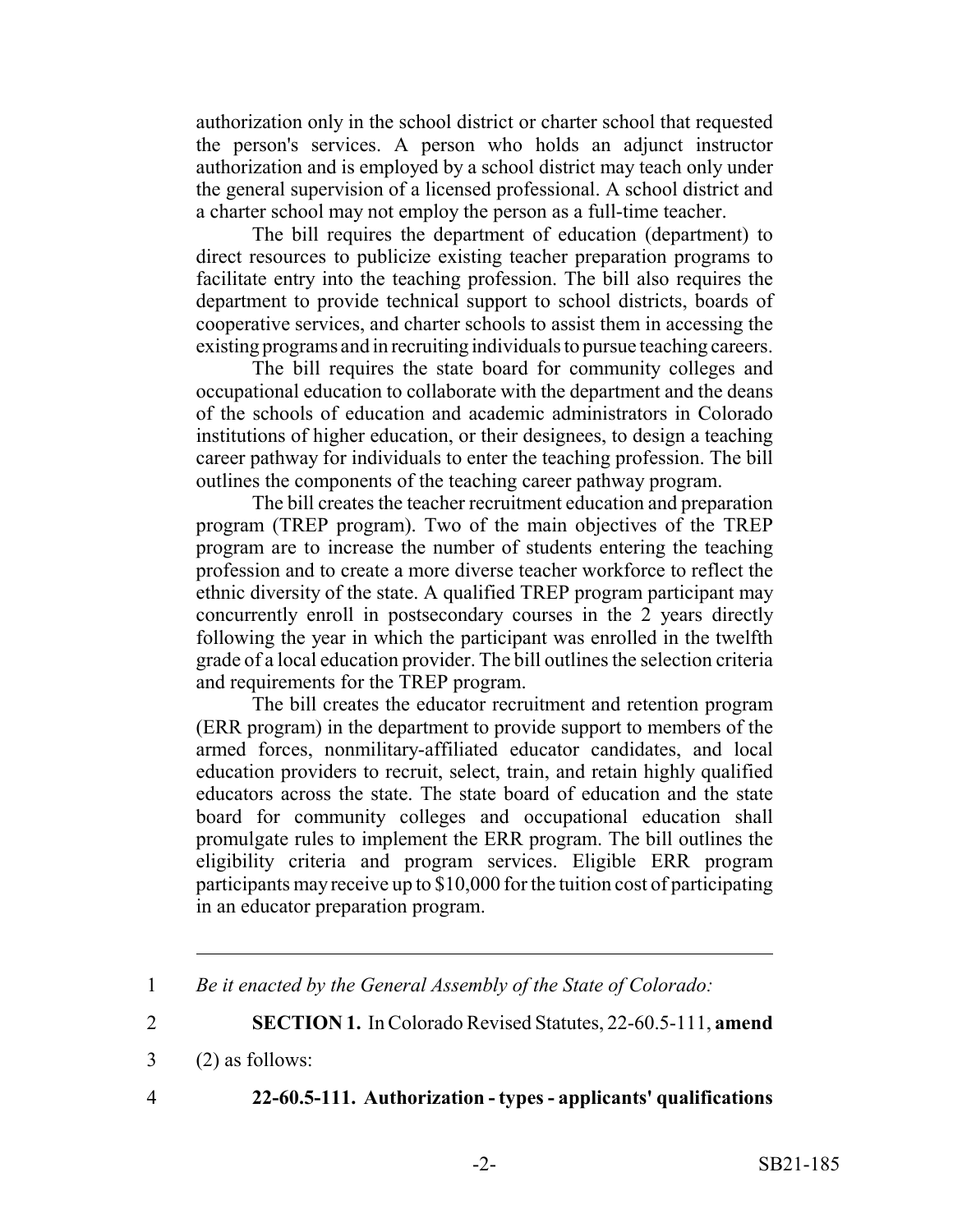**- rules.** (2) **Adjunct instructor authorization.** (a) An adjunct instructor authorization certifies that a person is a specialist or an expert in a content area, that is not available through an approved program of preparation, although the person has not received formal training in education. A school district OR CHARTER SCHOOL may employ a person who has an adjunct instructor authorization to provide students with highly 7 specialized academic enrichment that is in addition to and supportive of required content areas, TO ADDRESS RECRUITING CHALLENGES, AND TO ESTABLISH A DIVERSE WORKFORCE. The department of education may issue an adjunct instructor authorization to a person who applies to the department, providing such information as may be required by rule of the state board of education, including, at a minimum, documentation demonstrating the following:

14 (I) The applicant possesses outstanding talent and OR demonstrates specific abilities and knowledge in a particular area of 16 specialization; that is not included in an approved endorsement area, as specified in rule;

 (II) A school district board of education OR SUPERINTENDENT OR THE PRINCIPAL OF A CHARTER SCHOOL has requested the applicant's 20 services and requires the applicant's services; based upon evidence of a documented student need;

 (III) The potential employing school district OR CHARTER SCHOOL has documented evidence of the applicant's outstanding talent OR specific abilities and particular knowledge of the area of specialization; AND

 (IV) The applicant has been employed for at least five years in the area of specialization or holds a bachelor's degree or higher degree in the area of specialization.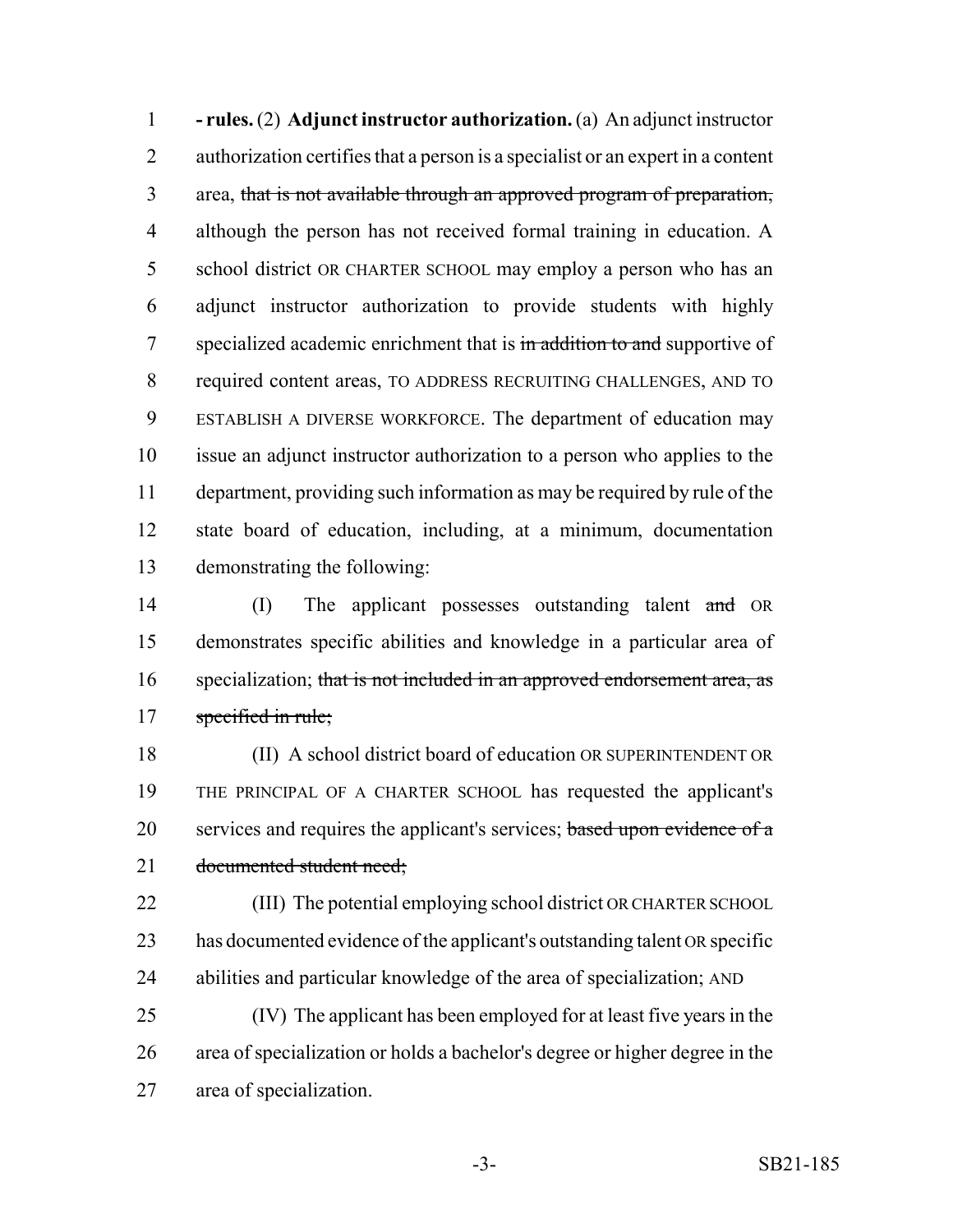(b) An adjunct instructor authorization is valid for three years. The department of education may renew an adjunct instructor authorization for succeeding three-year periods at the employing school district's OR CHARTER SCHOOL'S request. To request renewal, the employing school district OR CHARTER SCHOOL, at a minimum, shall submit to the department of education documented evidence of continuing need within the school district OR CHARTER SCHOOL for the adjunct instructor's services.

 (c) A PERSON WHO HOLDS AN ADJUNCT INSTRUCTOR AUTHORIZATION MAY BE EMPLOYED UNDER THE AUTHORIZATION ONLY BY THE SCHOOL DISTRICT OR CHARTER SCHOOL THAT INITIALLY REQUESTED 12 THE PERSON'S SERVICES PURSUANT TO SUBSECTION  $(2)(a)(II)$  of this SECTION. A PERSON WHO HOLDS AN ADJUNCT INSTRUCTOR AUTHORIZATION AND IS EMPLOYED BY A SCHOOL DISTRICT MAY TEACH ONLY UNDER THE GENERAL SUPERVISION OF A LICENSED PROFESSIONAL TEACHER.A SCHOOL DISTRICT OR A CHARTER SCHOOL SHALL NOT EMPLOY A PERSON WHO HOLDS AN ADJUNCT INSTRUCTOR AUTHORIZATION AS A FULL-TIME TEACHER.

 **SECTION 2.** In Colorado Revised Statutes, **add** 22-60.5-209.1 as follows:

 **22-60.5-209.1. Department of education - adjunct instructor authorization - alternative teacher programs - information.** (1) (a) THE DEPARTMENT SHALL DIRECT RESOURCES TOWARD 24 PUBLICIZING THE EXISTENCE OF:

25 (I) THE TEACHER RECRUITMENT EDUCATION AND PREPARATION PROGRAM ESTABLISHED IN SECTION 22-35-108.5;

**(II) THE TEACHER RESIDENCY PROGRAMS AVAILABLE THROUGH** 

-4- SB21-185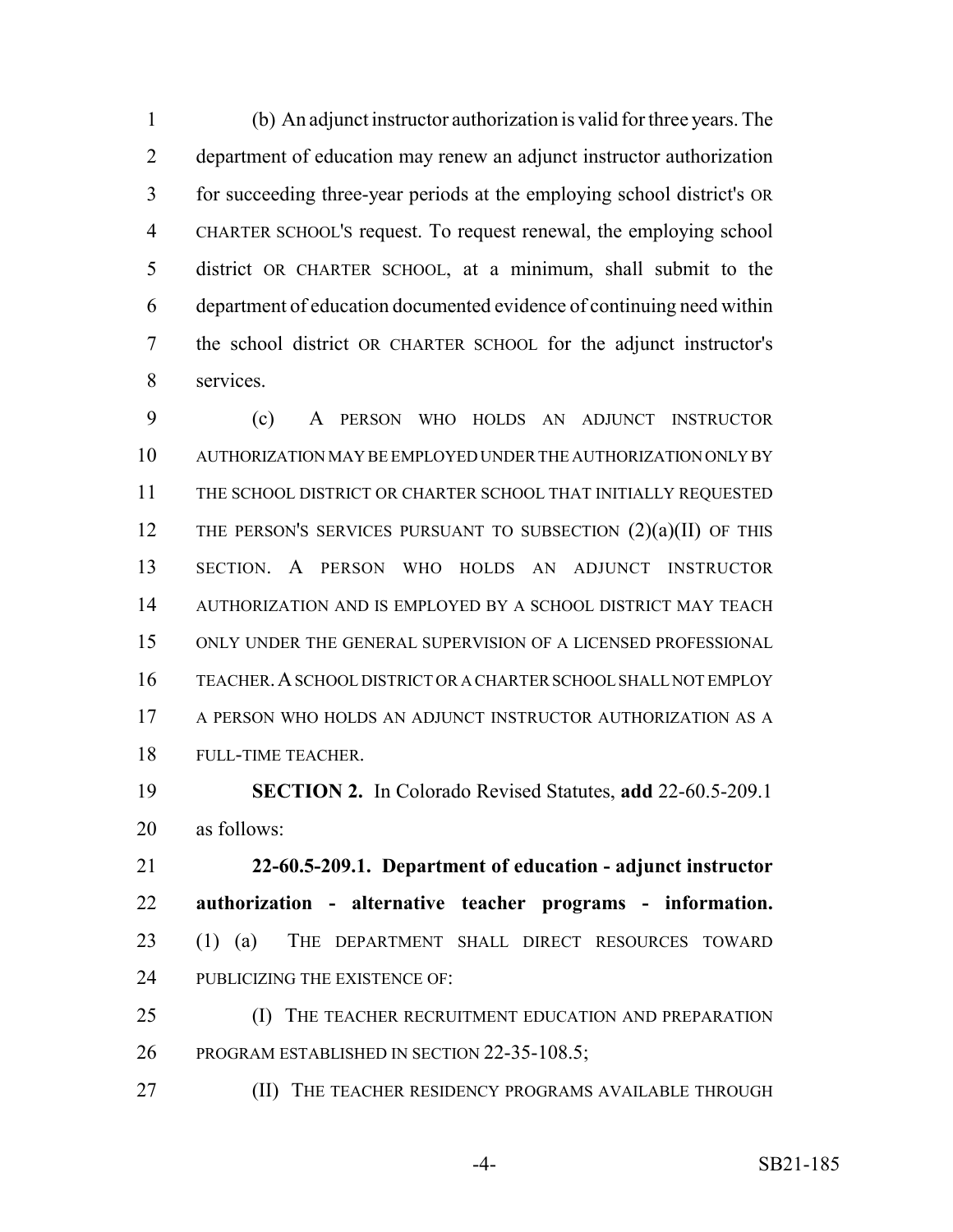THE TEACHER RESIDENCY EXPANSION PROGRAM CREATED IN PART 1 OF 2 ARTICLE 60.3 OF THIS TITLE 22; (III) PROGRAMS TO SUPPORT PARAPROFESSIONALS, AS DEFINED IN SECTION 22-60.3-102, WHO ARE SEEKING A BACCALAUREATE DEGREE TO PURSUE A PROFESSIONAL TEACHING LICENSE;

 (IV) THE EDUCATOR RECRUITMENT AND RETENTION PROGRAM CREATED IN SECTION 22-60.3-202;

 (V) THE ADJUNCT INSTRUCTOR AUTHORIZATION DESCRIBED IN SECTION 22-60.5-111 (2);

 (VI) ALTERNATIVE TEACHER PROGRAMS DESCRIBED IN SECTION 22-60.5-205;

12 (VII) THE TEACHER OF RECORD PROGRAM DESCRIBED IN SECTION 22-60.5-208.7;

 (VIII) PROGRAMS FOR STUDENT TEACHERS IN RURAL AREAS 15 OPERATED PURSUANT TO SECTION 23-76-104;

16 (IX) THE TEACHER CADET PROGRAM DESCRIBED IN SECTION 23-76-105;

18 (X) TEACHING FELLOWSHIP PROGRAMS OPERATED PURSUANT TO 19 PART 3 OF ARTICLE 78 OF TITLE 23;

20 (XI) THE EDUCATOR LOAN FORGIVENESS PROGRAM OPERATED 21 PURSUANT TO SECTION 23-3.9-102; AND

**(XII) OTHER EXISTING PUBLIC OR NONPROFIT PROGRAMS THAT** FACILITATE ENTRY INTO THE TEACHING PROFESSION.

 (b) IN PUBLICIZING THE PROGRAMS, THE DEPARTMENT SHALL COLLABORATE WITH NONPROFIT ORGANIZATIONS THAT SUPPORT ENTRY

26 INTO THE TEACHING PROFESSION.

27 (2) THE DEPARTMENT SHALL PROVIDE TECHNICAL SUPPORT TO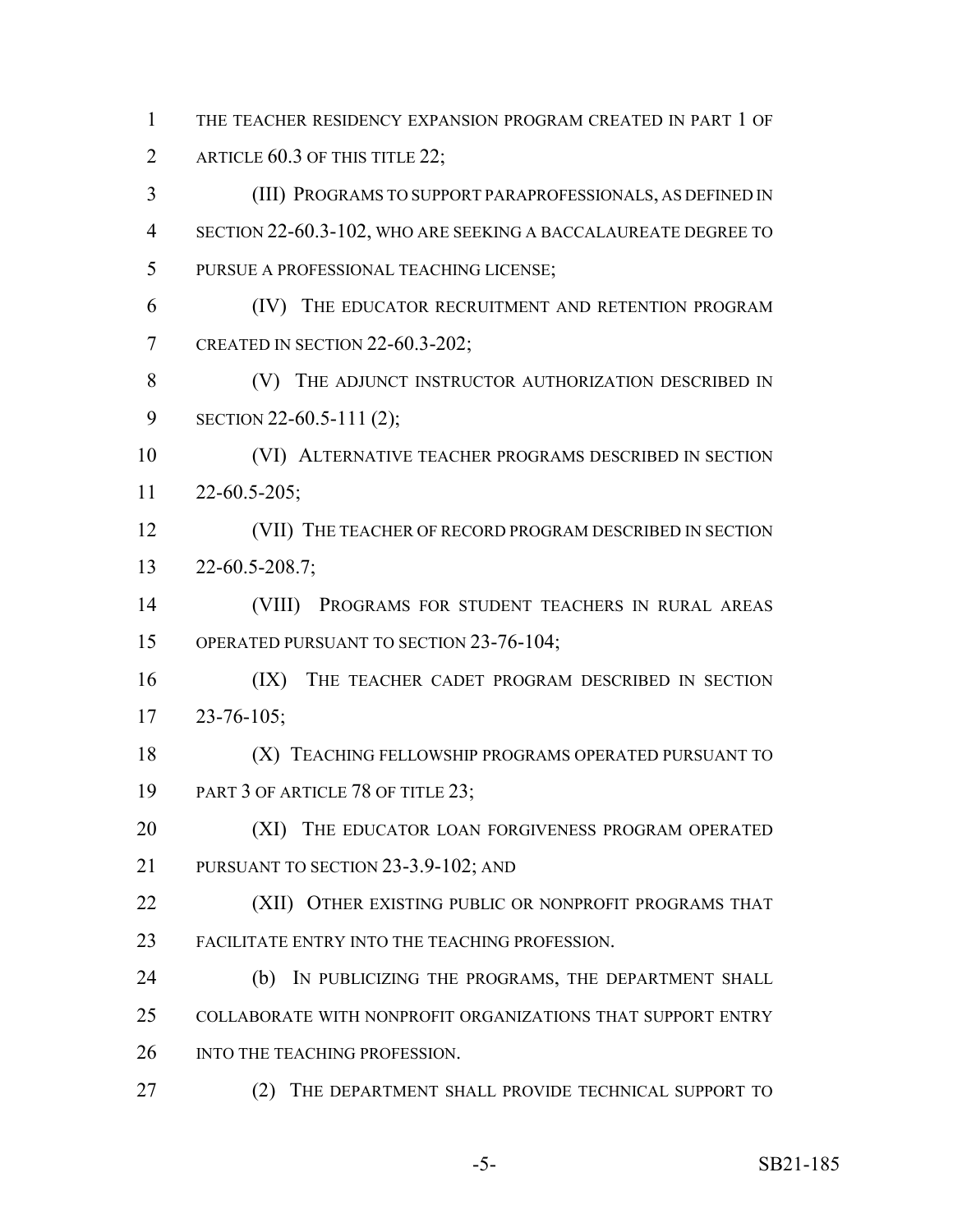SCHOOL DISTRICTS, BOARDS OF COOPERATIVE SERVICES, AND CHARTER 2 SCHOOLS TO ASSIST THEM IN ACCESSING THE PROGRAMS DESCRIBED IN SUBSECTION (1) OF THIS SECTION AND IN OTHERWISE RECRUITING INDIVIDUALS TO PURSUE TEACHING CAREERS.

 **SECTION 3.** In Colorado Revised Statutes, **add** 23-60-110 as follows:

 **23-60-110. Teaching career pathway - design.** (1) NO LATER THAN THE 2022-23 ACADEMIC YEAR, THE BOARD, IN COLLABORATION WITH THE DEPARTMENT OF EDUCATION AND THE DEANS OF THE SCHOOLS OF EDUCATION AND ACADEMIC ADMINISTRATORS IN COLORADO INSTITUTIONS OF HIGHER EDUCATION, OR THEIR DESIGNEES, SHALL DESIGN A CAREER PATHWAY, AS DEFINED IN SECTION 23-60-1002 (2), FOR STUDENTS TO ENTER THE TEACHING PROFESSION. THE TEACHING CAREER PATHWAY MUST CONNECT SCHOOL DISTRICTS, LOCAL DISTRICT COLLEGES, COMMUNITY COLLEGES, AND FOUR-YEAR INSTITUTIONS OF HIGHER EDUCATION WITH ADULT PROGRAMS, AND MAY ALLOW A STUDENT TO EARN INCOME WHILE PROGRESSING ALONG THE CAREER PATHWAY.

 (2) THE TEACHING CAREER PATHWAY DESIGNED BY THE BOARD MUST BE ALIGNED WITH THE PERFORMANCE-BASED TEACHER LICENSING STANDARDS ADOPTED BY THE STATE BOARD OF EDUCATION PURSUANT TO SECTION 22-2-109 (3). IN ADDITION, THE PATHWAY MUST INCLUDE THE FOLLOWING COMPONENTS:

 (a) SECONDARY, ADULT EDUCATION, AND POSTSECONDARY EDUCATION OPTIONS, WITH A NONDUPLICATIVE, CLEARLY ARTICULATED COURSE PROGRESSION FROM ONE LEVEL OF INSTRUCTION TO THE NEXT, WITH OPPORTUNITIES TO EARN POSTSECONDARY CREDITS, MAXIMIZE CREDIT FOR PRIOR LEARNING, AND SECURE EDUCATOR LICENSURE;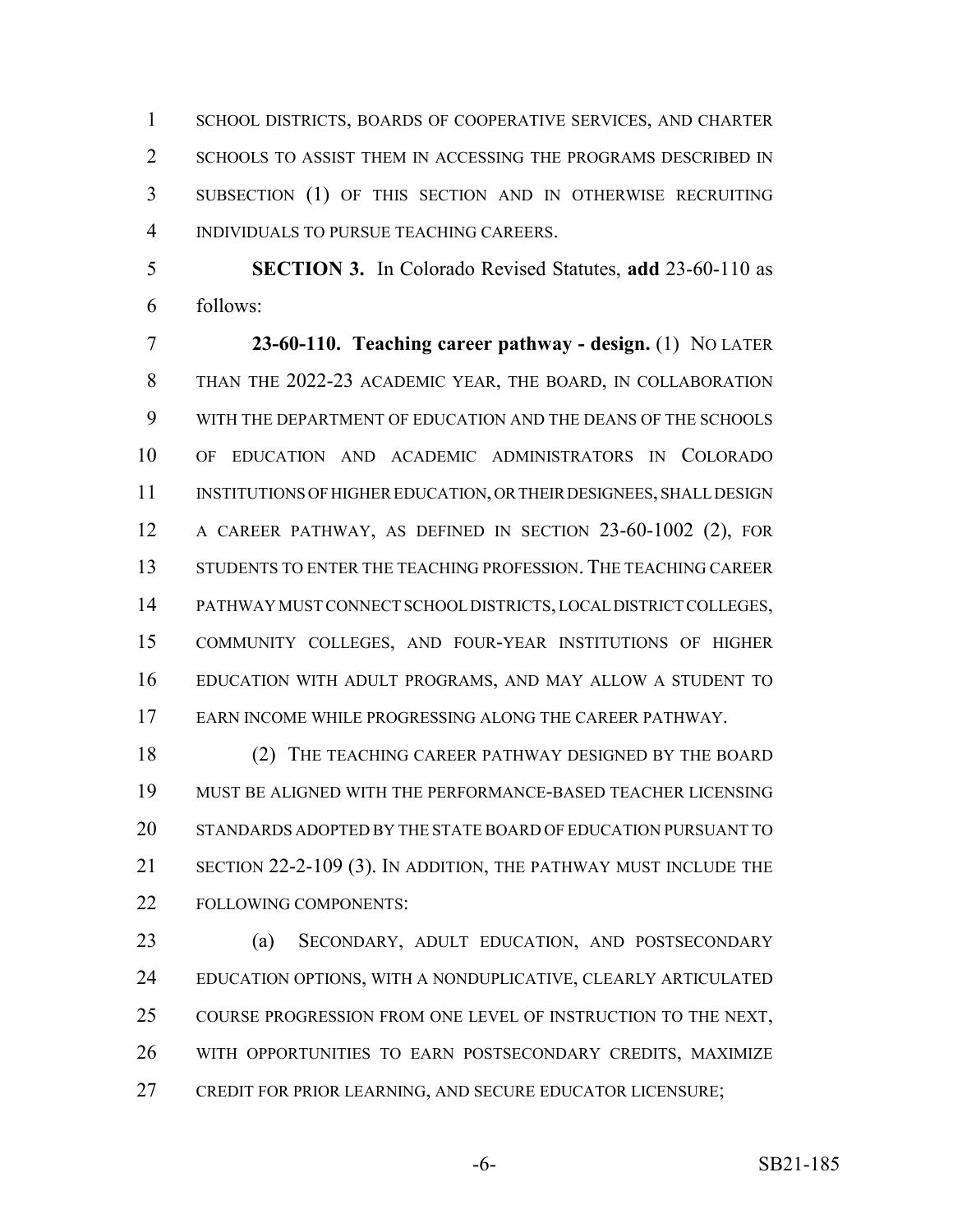(b) ACADEMIC AND CAREER COUNSELING RESOURCES; BEST PRACTICES IN WRAPAROUND SUPPORT SERVICES, PARTICULARLY AT TRANSITION POINTS ALONG THE TEACHING CAREER PATHWAY; AND SUPPORT AND DEVELOPMENT OF INDIVIDUAL CAREER AND ACADEMIC PLANS; AND

 (c) CURRICULUM AND INSTRUCTIONAL STRATEGIES THAT ARE APPROPRIATE FOR ADULT STUDENTS AND THAT EMBED LEARNING AND SKILL-BUILDING IN A WORK-RELATED CONTEXT.

 (3) THE DEPARTMENT OF EDUCATION AND DEANS OF THE SCHOOLS OF EDUCATION AND ACADEMIC ADMINISTRATORS IN COLORADO INSTITUTIONS OF HIGHER EDUCATION SHALL DIRECT EACH SCHOOL DISTRICT AND COMMUNITY COLLEGE CAMPUS TO PUBLICIZE THE TEACHING CAREER PATHWAY ON ITS WEBSITE AND SOCIAL MEDIA.

 **SECTION 4.** In Colorado Revised Statutes, **add** 22-35-108.5 as follows:

 **22-35-108.5. Teacher recruitment education and preparation (TREP) program - objectives - selection criteria - rules.** (1) (a) THERE IS ESTABLISHED THE TEACHER RECRUITMENT EDUCATION AND PREPARATION PROGRAM, REFERRED TO IN THIS SECTION AS THE "TREP 20 PROGRAM". BEGINNING IN THE 2022-23 SCHOOL YEAR, THE DEPARTMENT SHALL ADMINISTER THE TREP PROGRAM PURSUANT TO THIS SECTION AND 22 GUIDELINES ESTABLISHED BY THE BOARD PURSUANT TO SUBSECTION (4) OF THIS SECTION AND APPROVED BY THE STATE BOARD FOR COMMUNITY COLLEGES AND OCCUPATIONAL EDUCATION. THE OBJECTIVES OF THE TREP PROGRAM ARE TO:

 (I) INCREASE THE NUMBER OF STUDENTS WHO ENTER THE TEACHING PROFESSION;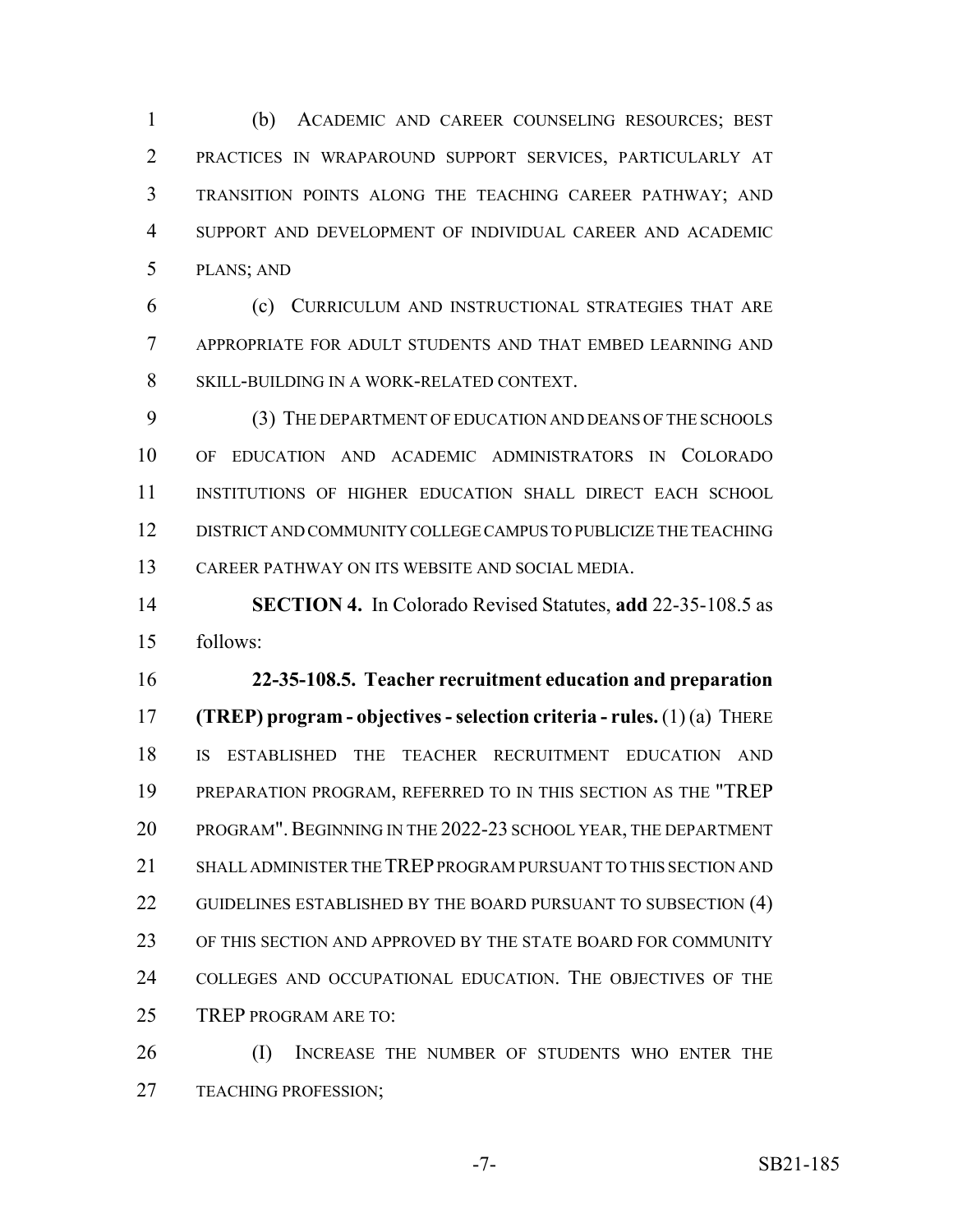(II) INCREASE THE PERCENTAGE OF STUDENTS WHO PARTICIPATE IN POSTSECONDARY EDUCATION, ESPECIALLY AMONG LOW-INCOME AND TRADITIONALLY UNDERSERVED POPULATIONS;

 (III) CREATE A MORE DIVERSE TEACHER WORKFORCE TO REFLECT 5 THE ETHNIC DIVERSITY OF THE STATE;

 (IV) DECREASE THE AMOUNT OF TIME THAT IS REQUIRED FOR A STUDENT TO COMPLETE A POSTSECONDARY DEGREE OR CERTIFICATE; AND (V) INCREASE THE OPPORTUNITIES TO PARTICIPATE IN THE TEACHING CAREER PATHWAY.

 (b) NOTWITHSTANDING ANY PROVISIONS OF THIS ARTICLE 35 TO THE CONTRARY, A QUALIFIED STUDENT WHO IS DESIGNATED BY THE DEPARTMENT TO BE A TREP PROGRAM PARTICIPANT PURSUANT TO 13 SUBSECTION (2) OF THIS SECTION MAY CONCURRENTLY ENROLL IN POSTSECONDARY COURSES IN THE TWO YEARS DIRECTLY FOLLOWING THE YEAR IN WHICH THE PARTICIPANT WAS ENROLLED IN THE TWELFTH GRADE 16 OF A LOCAL EDUCATION PROVIDER.

 (2) (a) SUBJECT TO AVAILABLE APPROPRIATIONS, THE DEPARTMENT MAY DESIGNATE AS A TREP PROGRAM PARTICIPANT A QUALIFIED STUDENT WHO:

**(I) IS FOLLOWING THE TEACHING CAREER PATHWAY CREATED IN**  SECTION 23-60-110 AND IS ON SCHEDULE TO COMPLETE THE COURSES 22 SPECIFIED IN THE TEACHING CAREER PATHWAY FOR THE TWELFTH GRADE YEAR AND IS ENROLLING IN THE POSTSECONDARY COURSES IDENTIFIED IN 24 THE TEACHING CAREER PATHWAY FOR THE FIFTH AND SIXTH YEARS;

25 (II) IS NOT IN NEED OF A DEVELOPMENTAL EDUCATION COURSE; (III) HAS BEEN SELECTED FOR PARTICIPATION IN THE TREP PROGRAM BY THE PARTICIPANT'S HIGH SCHOOL PRINCIPAL OR EQUIVALENT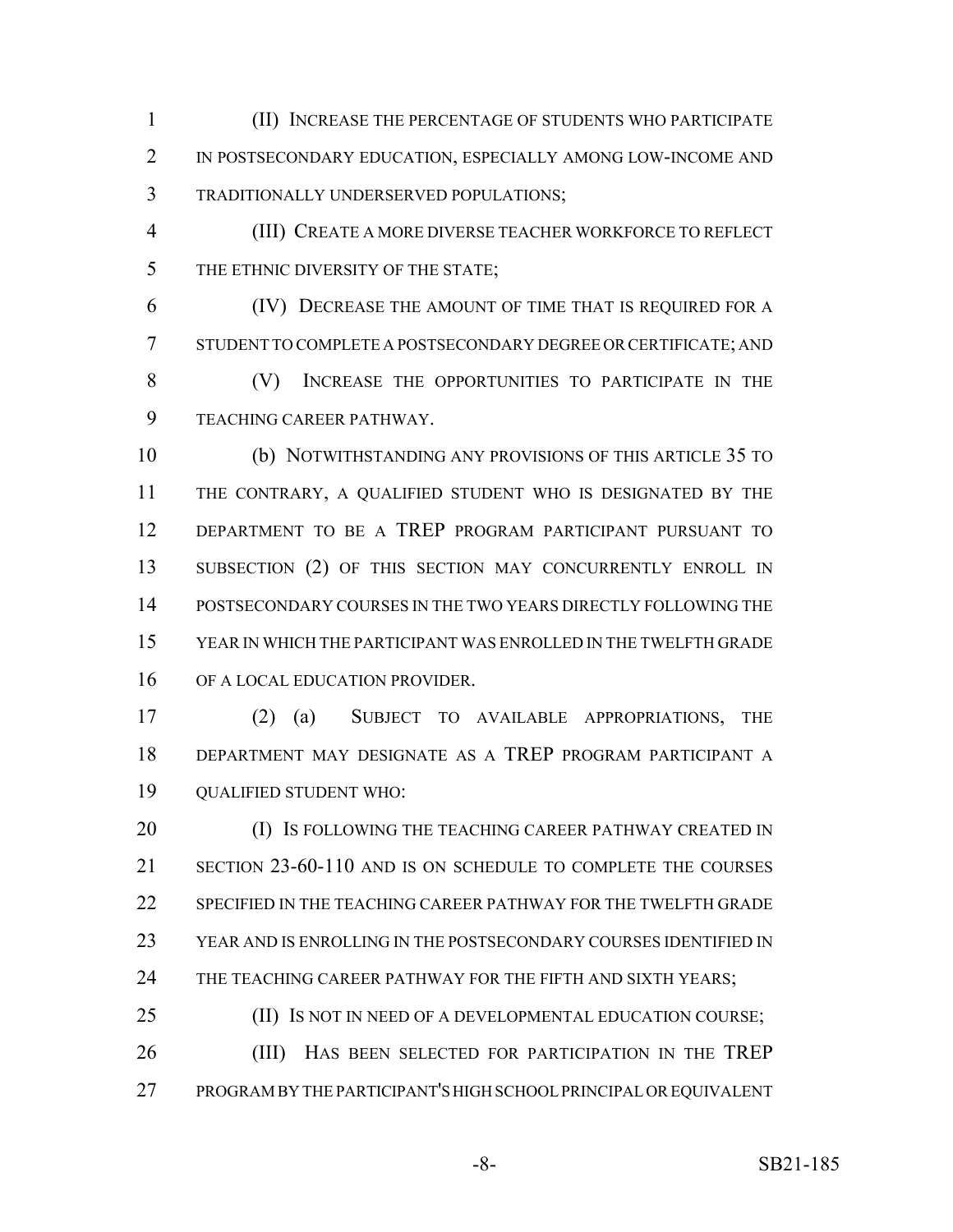SCHOOL ADMINISTRATOR;

 (IV) HAS BEEN ACCEPTED INTO A POSTSECONDARY DEGREE PROGRAM AT AN INSTITUTION OF HIGHER EDUCATION; AND

 (V) HAS SATISFIED ANY OTHER SELECTION CRITERIA ESTABLISHED BY GUIDELINES ESTABLISHED BY THE BOARD PURSUANT TO SUBSECTION (4) OF THIS SECTION AND APPROVED BY THE STATE BOARD FOR COMMUNITY COLLEGES AND OCCUPATIONAL EDUCATION.

 (b) (I) THE DEPARTMENT, AS PART OF ITS ANNUAL BUDGET REQUEST TO THE GENERAL ASSEMBLY, SHALL REPORT THE TOTAL NUMBER OF POTENTIAL TREP PROGRAM PARTICIPANTS FOR THE FOLLOWING SCHOOL YEAR.

 (II) THE DEPARTMENT SHALL NOT DESIGNATE A GREATER NUMBER OF TREP PROGRAM PARTICIPANTS FOR A SCHOOL YEAR THAN THE NUMBER OF PARTICIPANTS THE GENERAL ASSEMBLY APPROVES FOR FUNDING IN THE ANNUAL APPROPRIATION ACT FOR THE APPLICABLE BUDGET YEAR.

 (3) (a) THE LOCAL EDUCATION PROVIDER THAT ENROLLS A QUALIFIED STUDENT WHO IS DESIGNATED BY THE DEPARTMENT AS A TREP PROGRAM PARTICIPANT MAY INCLUDE THE STUDENT IN THE SCHOOL DISTRICT'S FUNDED PUPIL COUNT, OR, IN THE CASE OF A STUDENT ENROLLED IN AN INSTITUTE CHARTER SCHOOL, IN THE FUNDED PUPIL 21 COUNT OF THE INSTITUTE CHARTER SCHOOL'S ACCOUNTING DISTRICT, AS PROVIDED IN SECTION 22-54-103 (7).

 (b) A LOCAL EDUCATION PROVIDER THAT RECEIVES EXTENDED 24 HIGH SCHOOL FUNDING, AS DESCRIBED IN SECTION 22-54-104 (4.7), IN A BUDGET YEAR FOR PROGRAM PARTICIPANTS MAY EXPEND THE FUNDING ON BEHALF OF TREP PROGRAM PARTICIPANTS WHO ENROLL IN AN INSTITUTION OF HIGHER EDUCATION DURING THAT BUDGET YEAR AND ON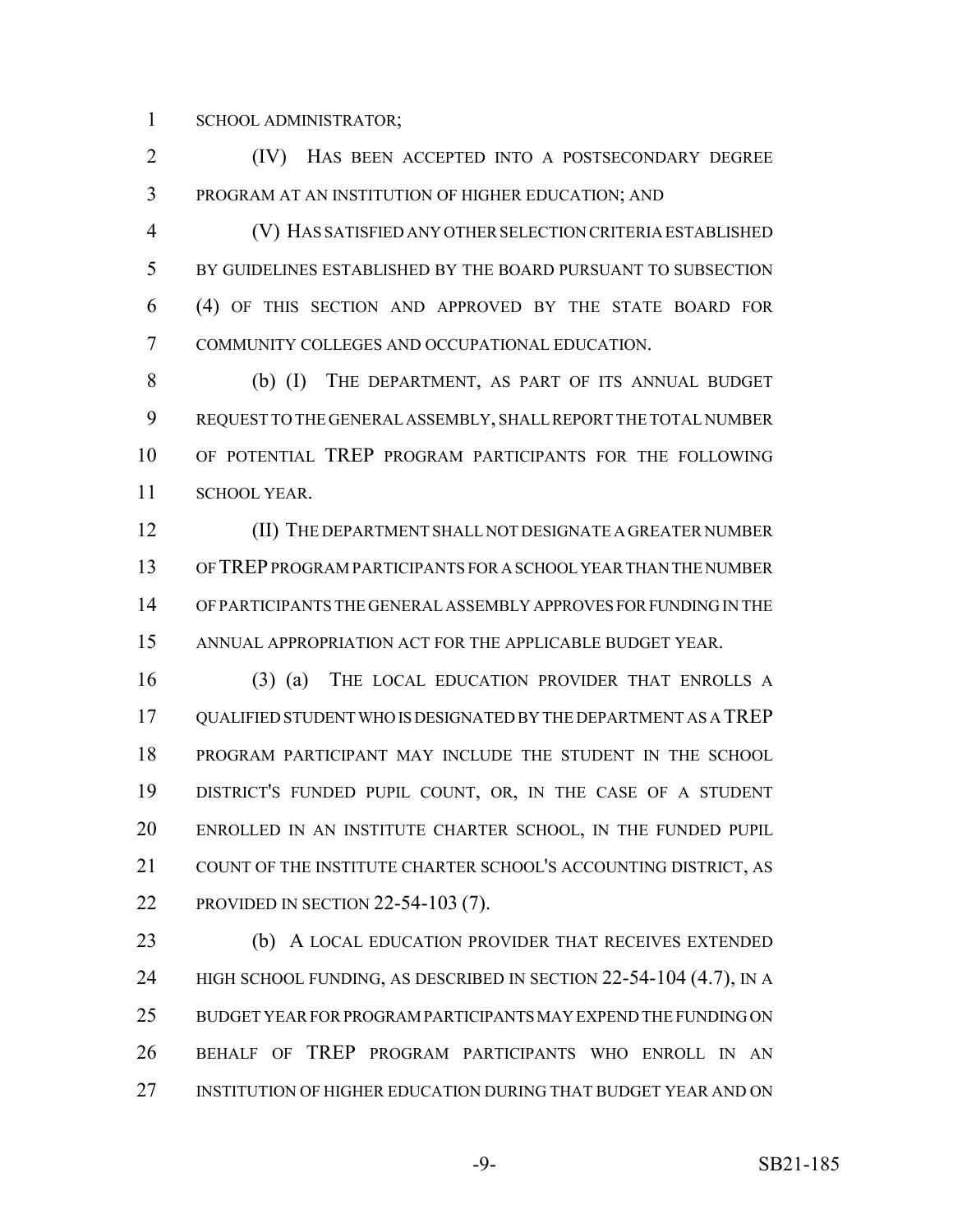BEHALF OF THE TREP PROGRAM PARTICIPANTS WHO, BY MAY 1 OF THAT BUDGET YEAR, ARE ADMITTED TO AN INSTITUTION OF HIGHER EDUCATION TO PARTICIPATE IN THE TREP PROGRAM DURING THE NEXT BUDGET YEAR.

 (c) THE LOCAL EDUCATION PROVIDER SHALL CERTIFY TO THE DEPARTMENT BY MAY 10 OF EACH YEAR THE LIST OF TREP PROGRAM PARTICIPANTS WHO ARE ADMITTED TO AN INSTITUTION OF HIGHER EDUCATION TO PARTICIPATE IN THE TREP PROGRAM DURING THE NEXT BUDGET YEAR. AT THE END OF THE BUDGET YEAR IN WHICH THE LOCAL EDUCATION PROVIDER RECEIVES THE EXTENDED HIGH SCHOOL FUNDING FOR TREP PROGRAM PARTICIPANTS, THE LOCAL EDUCATION PROVIDER SHALL REMIT TO THE DEPARTMENT ANY REMAINING AMOUNT OF THE FUNDING THAT THE LOCAL EDUCATION PROVIDER IS NOT USING FOR A TREP PROGRAM PARTICIPANT WHO IS INCLUDED ON THE CERTIFIED LIST.

 (4) THE BOARD SHALL ESTABLISH GUIDELINES FOR THE ADMINISTRATION OF THE TREP PROGRAM THAT ARE APPROVED BY THE STATE BOARD FOR COMMUNITY COLLEGES AND OCCUPATIONAL EDUCATION, INCLUDING BUT NOT LIMITED TO SELECTION CRITERIA THAT 18 THE DEPARTMENT MAY USE PURSUANT TO SUBSECTION  $(2)(a)(V)$  OF THIS SECTION TO DESIGNATE QUALIFIED STUDENTS AS TREP PROGRAM PARTICIPANTS.

21 (5) FOR PURPOSES OF PART 5 OF ARTICLE 11 OF THIS TITLE 22 CONCERNING SCHOOL ACCOUNTABILITY REPORTS, THE DEPARTMENT SHALL INCLUDE TREP PROGRAM PARTICIPANTS IN THE REPORTING REQUIREMENTS, REGARDLESS OF WHETHER A TREP PROGRAM PARTICIPANT HAS COMPLETED THE GRADUATION REQUIREMENTS.

26 (6) FOR PURPOSES OF APPLYING THE PROVISIONS OF ARTICLE 11 OF THIS TITLE 22 CONCERNING SCHOOL ACCOUNTABILITY AND REPORTING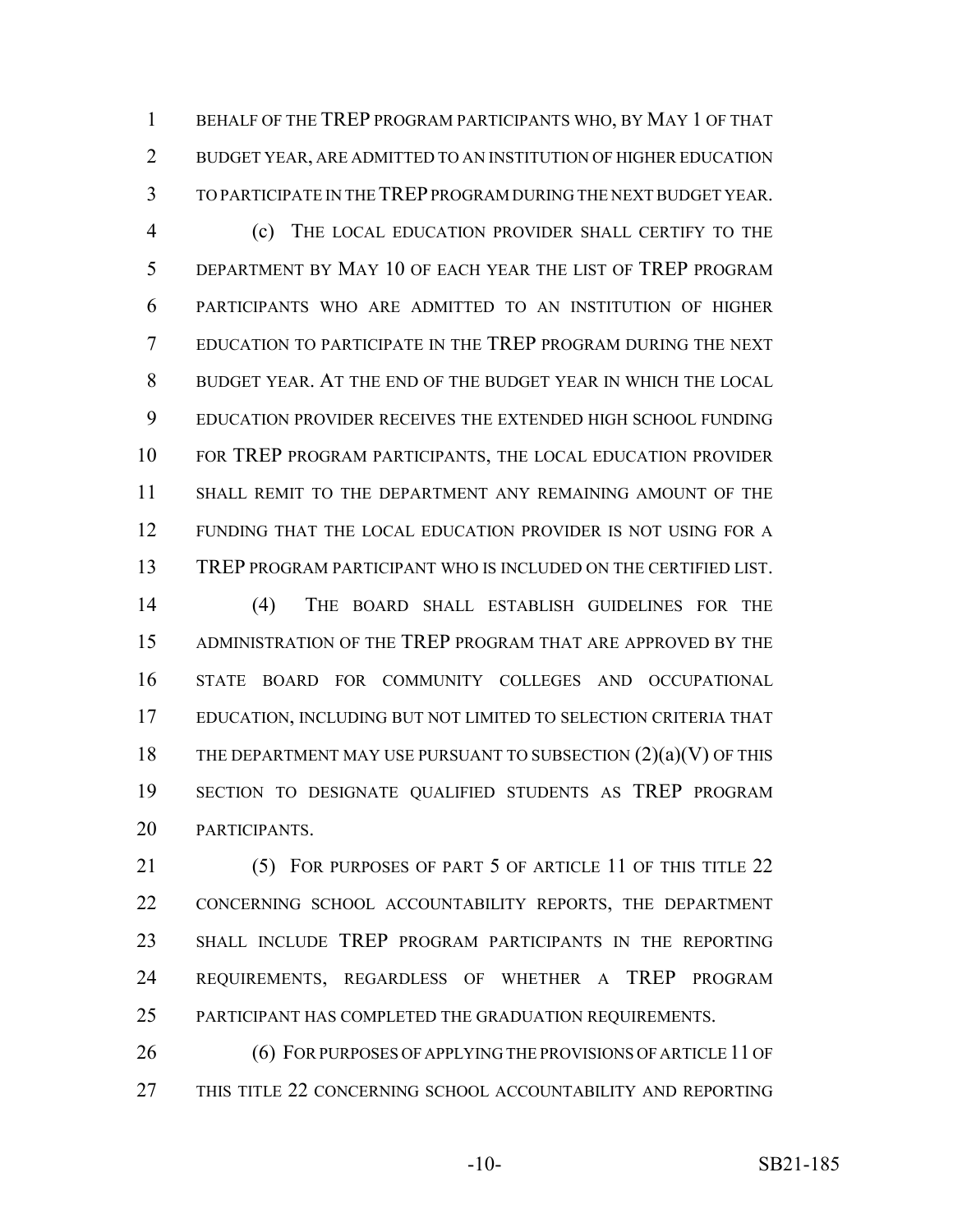GRADUATION RATES, A QUALIFIED STUDENT WHO IS A TREP PROGRAM PARTICIPANT MUST BE COUNTED IN THE ENROLLING SCHOOL DISTRICT'S OR INSTITUTE CHARTER SCHOOL'S GRADUATION RATE IN THE SCHOOL YEAR IN WHICH THE STUDENT COMPLETES THE SCHOOL DISTRICT'S OR INSTITUTE CHARTER SCHOOL'S MINIMUM HIGH SCHOOL GRADUATION REQUIREMENTS. THE STATE BOARD OF EDUCATION SHALL PROMULGATE RULES FOR SCHOOLS AND SCHOOL DISTRICTS TO FOLLOW IN SATISFYING STATE AND FEDERAL REPORTING REQUIREMENTS CONCERNING THE ENROLLMENT 9 STATUS OF TREP PROGRAM PARTICIPANTS. TO THE EXTENT PRACTICABLE, THE RULES MUST ENSURE THAT SCHOOLS AND SCHOOL DISTRICTS ARE NOT ADVERSELY AFFECTED IN CALCULATING AND REPORTING THE COMPLETION 12 OF HIGH SCHOOL GRADUATION REQUIREMENTS BY QUALIFIED STUDENTS WHO HAVE BEEN DESIGNATED BY THE DEPARTMENT AS TREP PROGRAM PARTICIPANTS. THE RULES MUST INCLUDE, AT A MINIMUM, REPORTING REQUIREMENTS RELATED TO: (a) THE PROVISIONS OF ARTICLE 7 OF THIS TITLE 22CONCERNING EDUCATIONAL ACCOUNTABILITY; AND (b) THE PROVISIONS OF ARTICLE 11 OF THIS TITLE 22 CONCERNING EDUCATIONAL ACCREDITATION. **SECTION 5.** In Colorado Revised Statutes, **add** part 2 to article 60.3 of title 22 as follows: PART 2 EDUCATOR RECRUITMENT AND 24 RETENTION PROGRAM **22-60.3-201. Definitions.** AS USED IN THIS PART 2, UNLESS THE 26 CONTEXT OTHERWISE REQUIRES: (1) "DEPARTMENT" MEANS THE DEPARTMENT OF EDUCATION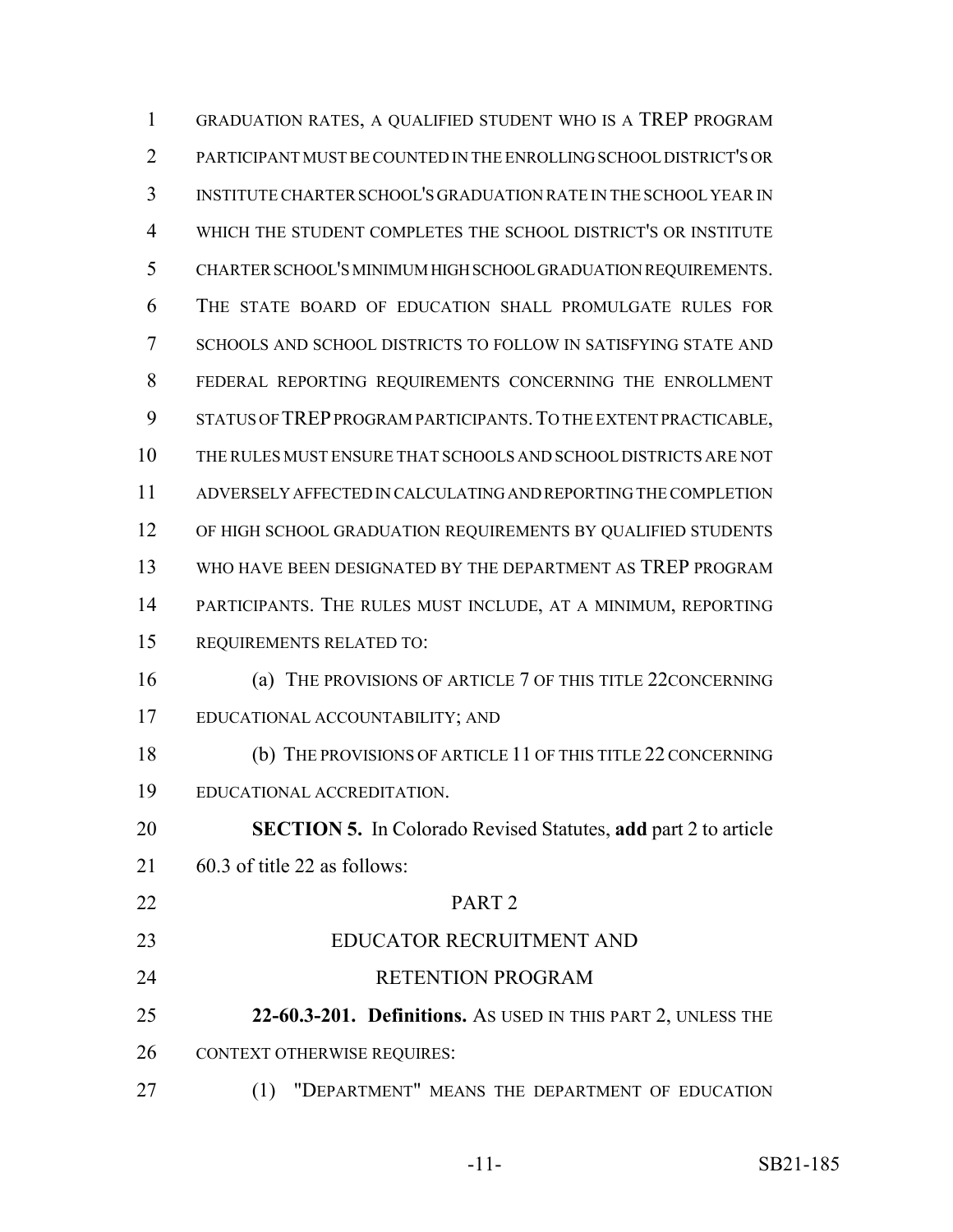CREATED AND EXISTING PURSUANT TO SECTION 24-1-115.

 (2) "EDUCATOR PREPARATION PROGRAM" MEANS AN APPROVED PROGRAM OF PREPARATION, AS DEFINED IN SECTION 22-60.5-102 (8), OR AN ALTERNATIVE TEACHER PROGRAM, AS DEFINED IN SECTION 22-60.5-102 (5), OR OTHER ORGANIZATION THAT PROVIDES EDUCATOR PREPARATION FOR A QUALIFIED PROGRAM PARTICIPANT AND IS APPROVED BY THE DEPARTMENT.

 (3) "EDUCATOR RECRUITMENT AND RETENTION PROGRAM" OR "PROGRAM" MEANS THE EDUCATOR RECRUITMENT AND RETENTION PROGRAM CREATED IN SECTION 22-60.3-202.

 (4) "LOCAL EDUCATION PROVIDER" MEANS A SCHOOL DISTRICT, A CHARTER SCHOOL AUTHORIZED BY A SCHOOL DISTRICT PURSUANT TO PART 13 1 OF ARTICLE 30.5 OF THIS TITLE 22, A CHARTER SCHOOL AUTHORIZED BY THE STATE CHARTER SCHOOL INSTITUTE PURSUANT TO PART 5 OF ARTICLE 15 30.5 OF THIS TITLE 22, OR A BOARD OF COOPERATIVE SERVICES CREATED AND OPERATING PURSUANT TO ARTICLE 5 OF THIS TITLE 22 THAT OPERATES ONE OR MORE PUBLIC SCHOOLS.

 (5) "MEMBER OF THE ARMED FORCES" MEANS A MEMBER OF THE 19 ARMY, AIR FORCE, NAVY, MARINE CORPS, COAST GUARD, SPACE FORCE, OR ANY OF THE ARMED FORCES' ACTIVE RESERVE COMPONENTS, OR OF THE NATIONAL GUARD.

 (6) "QUALIFIED PROGRAM PARTICIPANT" MEANS AN INDIVIDUAL WHO MEETS THE PROGRAM CRITERIA AND IS EITHER A MEMBER OF THE ARMED FORCES OR A NONMILITARY-AFFILIATED EDUCATOR CANDIDATE.

 (7) "RURAL SCHOOL DISTRICT" MEANS A SCHOOL DISTRICT IN COLORADO THAT THE DEPARTMENT OF EDUCATION DETERMINES IS RURAL, BASED ON THE GEOGRAPHIC SIZE OF THE SCHOOL DISTRICT AND THE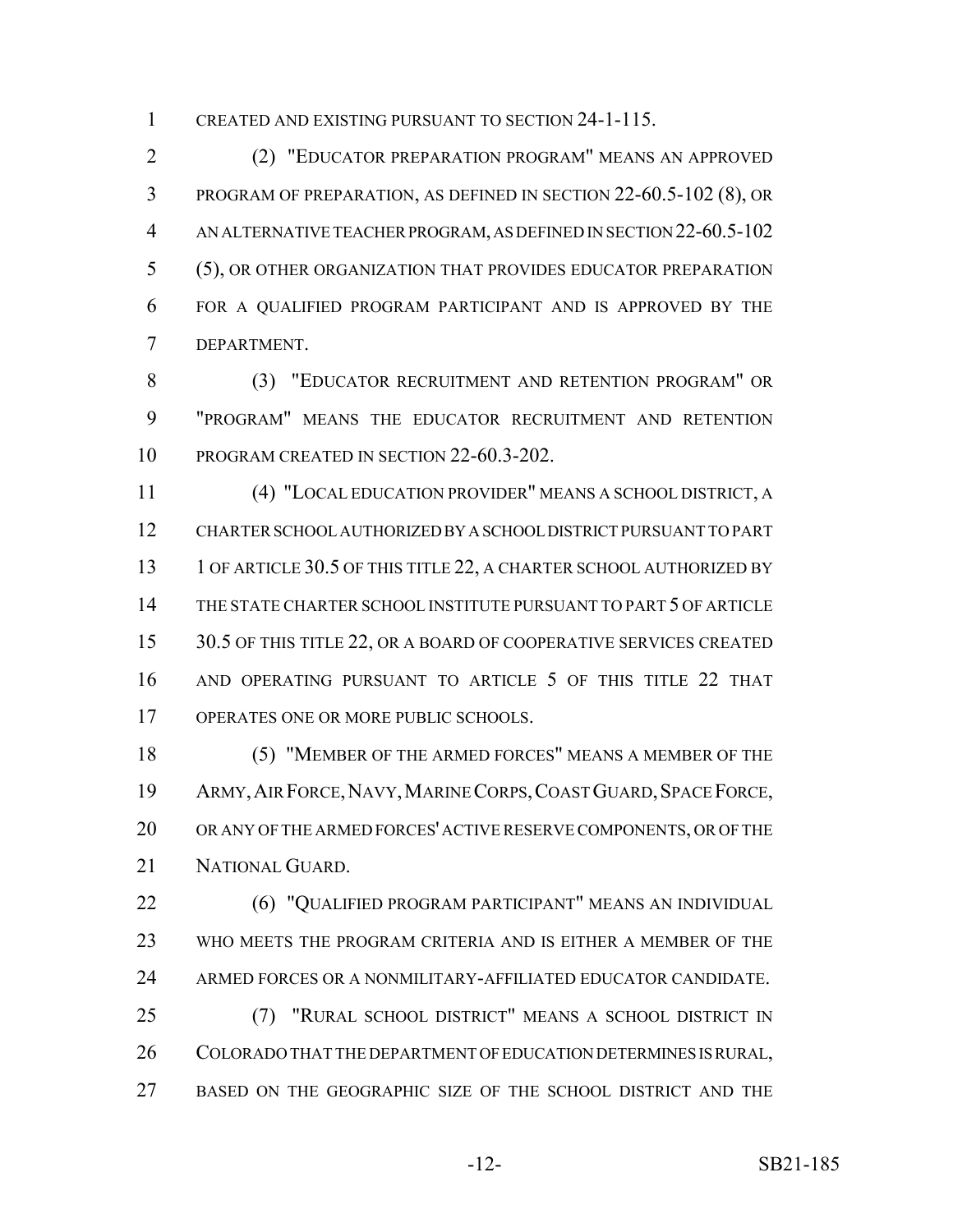DISTANCE OF THE SCHOOL DISTRICT FROM THE NEAREST LARGE, URBANIZED AREA.

 (8) "SEPARATION" MEANS HONORABLE DISCHARGE, RELEASE FROM ACTIVE DUTY, RELEASE FROM CUSTODY AND CONTROL OF THE ARMED FORCES, OR A SIMILAR CHANGE IN ACTIVE OR RESERVE STATUS.

 (9) "SMALL RURAL SCHOOL DISTRICT" MEANS A RURAL SCHOOL DISTRICT THAT ENROLLS FEWER THAN ONE THOUSAND TWO HUNDRED STUDENTS IN KINDERGARTEN THROUGH TWELFTH GRADE.

 (10) "STATE BOARD" MEANS THE STATE BOARD OF EDUCATION CREATED AND EXISTING PURSUANT TO SECTION 1 OF ARTICLE IX OF THE STATE CONSTITUTION.

 **22-60.3-202. Educator recruitment and retention program - created - rules.** (1) THERE IS CREATED IN THE DEPARTMENT THE EDUCATOR RECRUITMENT AND RETENTION PROGRAM. THE PURPOSE OF THE PROGRAM IS TO PROVIDE SUPPORT TO MEMBERS OF THE ARMED FORCES, NONMILITARY-AFFILIATED EDUCATOR CANDIDATES, AND LOCAL 17 EDUCATION PROVIDERS TO RECRUIT, SELECT, TRAIN, AND RETAIN HIGHLY **QUALIFIED EDUCATORS ACROSS THE STATE.** 

 (2) THE PROGRAM IS DESIGNED TO ACCOMPLISH THE FOLLOWING GOALS:

 (a) SUPPORT THE TRANSITION OF MEMBERS OF THE ARMED FORCES 22 INTO A SECOND CAREER TO SERVE AS EDUCATORS ACROSS THE STATE;

 (b) SUPPORT NONMILITARY-AFFILIATED EDUCATOR CANDIDATES 24 PREPARING TO SERVE AS EDUCATORS ACROSS THE STATE;

 (c) MATCH MEMBERS OF THE ARMED FORCES AND NONMILITARY-AFFILIATED EDUCATOR CANDIDATES WITH ELIGIBLE AND 27 HIGH-NEED SCHOOLS, INCLUDING THOSE IN RURAL SCHOOL DISTRICTS; AND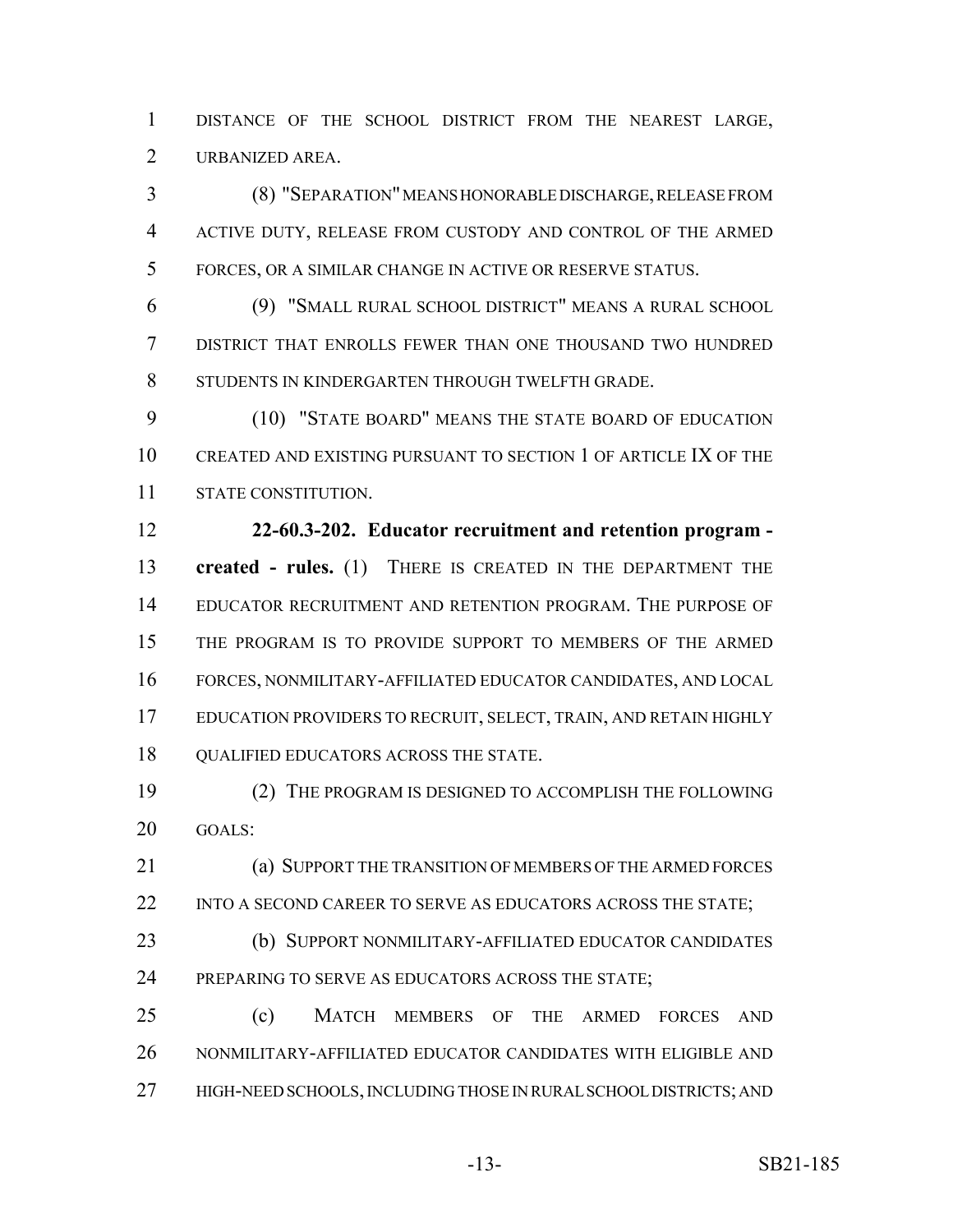(d) FILL TEACHING POSITIONS IN SUBJECT AREAS AFFECTED BY THE EDUCATOR WORKFORCE SHORTAGE.

 (3) IN IMPLEMENTING THE PROGRAM, THE DEPARTMENT SHALL PROVIDE TO LOCAL EDUCATION PROVIDERS INFORMATION CONCERNING THE OUTCOMES OF THE PROGRAM, THE EFFECTIVENESS OF THE METHODS AND STRATEGIES IMPLEMENTED, BEST PRACTICES AND CRITICAL COMPONENTS IDENTIFIED TO SUPPORT THE PROGRAM, AND HOW THESE STRATEGIES, PRACTICES, AND COMPONENTS INFORM THE DESIGN AND IMPLEMENTATION OF THE PROGRAM. THE DEPARTMENT SHALL PROVIDE THE INFORMATION USING ELECTRONIC METHODS, WHICH MAY INCLUDE POSTING INFORMATION TO THE DEPARTMENT'S WEBSITE, E-MAILING INFORMATION, HOSTING ELECTRONIC CONVERSATIONS AMONG LOCAL EDUCATION PROVIDERS, AND PROVIDING PROGRAMMING VIA THE INTERNET.

 (4) THE DEPARTMENT SHALL ANNUALLY COLLECT DATA FROM THE QUALIFIED PROGRAM PARTICIPANTS AND EMPLOYING LOCAL EDUCATION 17 PROVIDERS CONCERNING THE EFFECTIVENESS OF THE PROGRAM.

 (5) THE STATE BOARD MAY PROMULGATE RULES PURSUANT TO THE "STATE ADMINISTRATIVE PROCEDURE ACT", ARTICLE 4 OF TITLE 24, AS 20 NECESSARY TO IMPLEMENT THE PROGRAM.

 **22-60.3-203. Programs and services.** (1) THE DEPARTMENT SHALL MAKE THE FOLLOWING SERVICES AVAILABLE THROUGH THE PROGRAM TO LOCAL EDUCATION PROVIDERS AND PROGRAM PARTICIPANTS UPON REQUEST:

 (a) EDUCATOR RECRUITMENT SUPPORT THROUGH ONE-ON-ONE COUNSELING;

(b) EDUCATOR RECRUITMENT THROUGH CAREER AND TEACHER JOB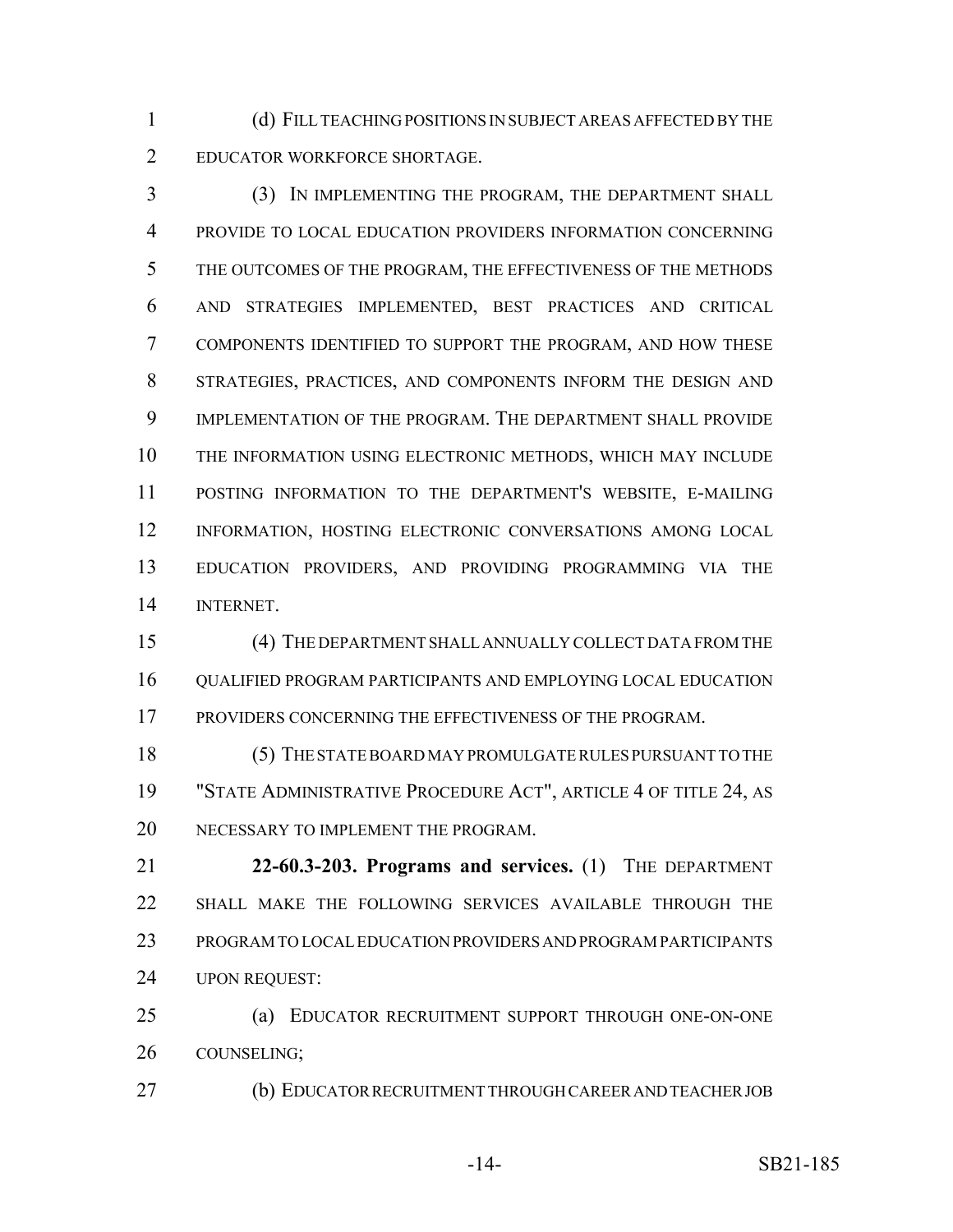FAIRS;

 (c) SUBSTITUTE TEACHER BOOT CAMPS FOR NEWLY AUTHORIZED SUBSTITUTE TEACHERS AND THE EMPLOYING LOCAL EDUCATION PROVIDER;

 (d) JOB PLACEMENT PLATFORMS FOR EDUCATORS AND HIRING LOCAL EDUCATION PROVIDERS;

 (e) INDIVIDUAL CANDIDATE COACHING FOR JOB PLACEMENT OPPORTUNITIES;

 (f) PROFESSIONAL DEVELOPMENT THROUGH THE FIRST THREE YEARS OF SERVICE AS AN EDUCATOR; AND

 (g) RETENTION COUNSELING SERVICES FOR INDIVIDUAL LOCAL 12 EDUCATION PROVIDERS.

 **22-60.3-204. Program eligibility - financial assistance - funding.** (1) (a) A MEMBER OF THE ARMED FORCES WHO SEEKS TO RECEIVE FINANCIAL ASSISTANCE THROUGH THE PROGRAM MUST SUBMIT A PROGRAM APPLICATION WITHIN THREE YEARS AFTER RETIREMENT OR SEPARATION FROM THE MILITARY. IF A PROGRAM APPLICATION IS NOT SUBMITTED WITHIN THREE YEARS AFTER RETIREMENT OR SEPARATION, A MEMBER OF THE ARMED FORCES IS NOT ELIGIBLE FOR FINANCIAL ASSISTANCE THROUGH THE PROGRAM, BUT IS ELIGIBLE TO RECEIVE 21 COUNSELING AND REFERRAL SERVICES.

22 (b) As a CONDITION OF RECEIVING FINANCIAL ASSISTANCE 23 THROUGH THE PROGRAM, AN APPLICANT MUST AGREE TO TEACH FOR A PERIOD OF THREE YEARS IN A RURAL OR SMALL RURAL SCHOOL DISTRICT.

 (c) A MEMBER OF THE ARMED FORCES OR A NONMILITARY-AFFILIATED EDUCATOR CANDIDATE MAY APPLY TO THE PROGRAM TO RECEIVE FINANCIAL ASSISTANCE OF UP TO TEN THOUSAND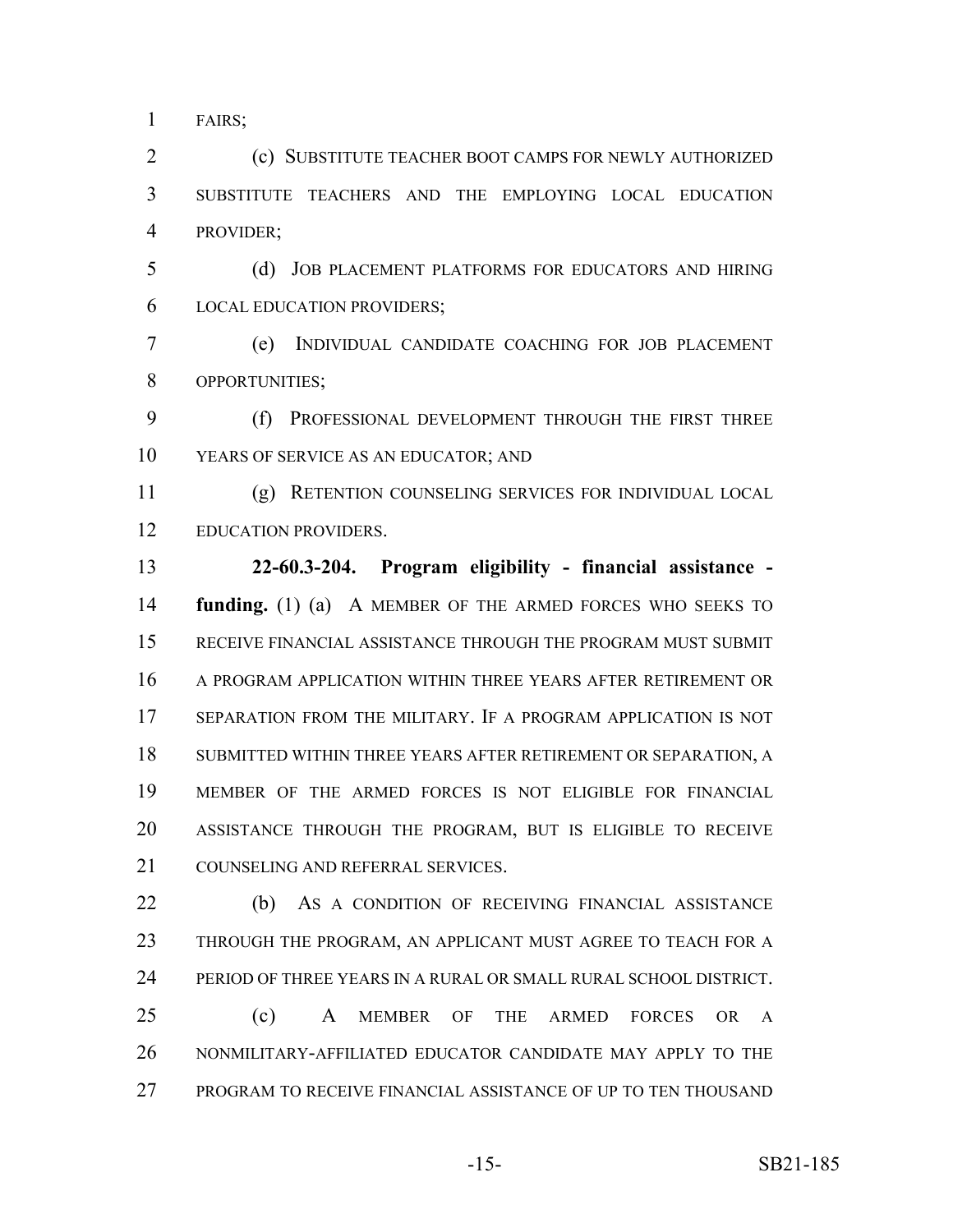DOLLARS FOR THE TUITION COST OF AN EDUCATOR PREPARATION PROGRAM 2 IN WHICH THE APPLICANT IS ENROLLED. AN APPLICANT MUST APPLY TO THE DEPARTMENT IN ACCORDANCE WITH THE RULES PROMULGATED BY THE STATE BOARD.

 (2) THE DEPARTMENT SHALL REVIEW EACH APPLICATION RECEIVED AND DETERMINE WHETHER THE APPLICANT MEETS THE FOLLOWING CRITERIA FOR PARTICIPATION IN THE PROGRAM:

 (a) IF THE APPLICANT IS A MEMBER OF THE ARMED FORCES, THE APPLICANT HAS AN HONORABLE DISCHARGE STATUS OR IS CURRENTLY 10 SERVING IN ONE OF THE ARMED FORCES;

 (b) (I) THE APPLICANT HAS A BACCALAUREATE OR ADVANCED DEGREE FROM AN ACCREDITED INSTITUTION OF HIGHER EDUCATION AT THE TIME OF APPLICATION; OR

 (II) THE APPLICANT IS CURRENTLY EMPLOYED AS A PARAPROFESSIONAL, AS DEFINED IN SECTION 22-60.3-102, IN A SCHOOL DISTRICT, CHARTER SCHOOL, OR BOARD OF COOPERATIVE SERVICES AND IS WORKING TOWARD A BACCALAUREATE DEGREE AS REQUIRED TO PURSUE A PROFESSIONAL TEACHING LICENSE; OR

 (c) (I) THE APPLICANT MEETS STATE VOCATIONAL AND TECHNICAL TEACHER REQUIREMENTS; OR

**III)** HAS THE EQUIVALENT OF EIGHTEEN SEMESTER HOURS OF POSTSECONDARY ENROLLMENT AND SIX YEARS OF MILITARY EXPERIENCE 23 IN A VOCATIONAL OR TECHNICAL FIELD.

 (3) SUBJECT TO AVAILABLE APPROPRIATIONS, THE DEPARTMENT SHALL PROVIDE ONE-TIME FINANCIAL ASSISTANCE OF UP TO TEN THOUSAND 26 DOLLARS PAID FROM THE AMOUNT APPROPRIATED FOR THE PROGRAM TO 27 A QUALIFIED PROGRAM PARTICIPANT FOR THE TUITION COST OF THE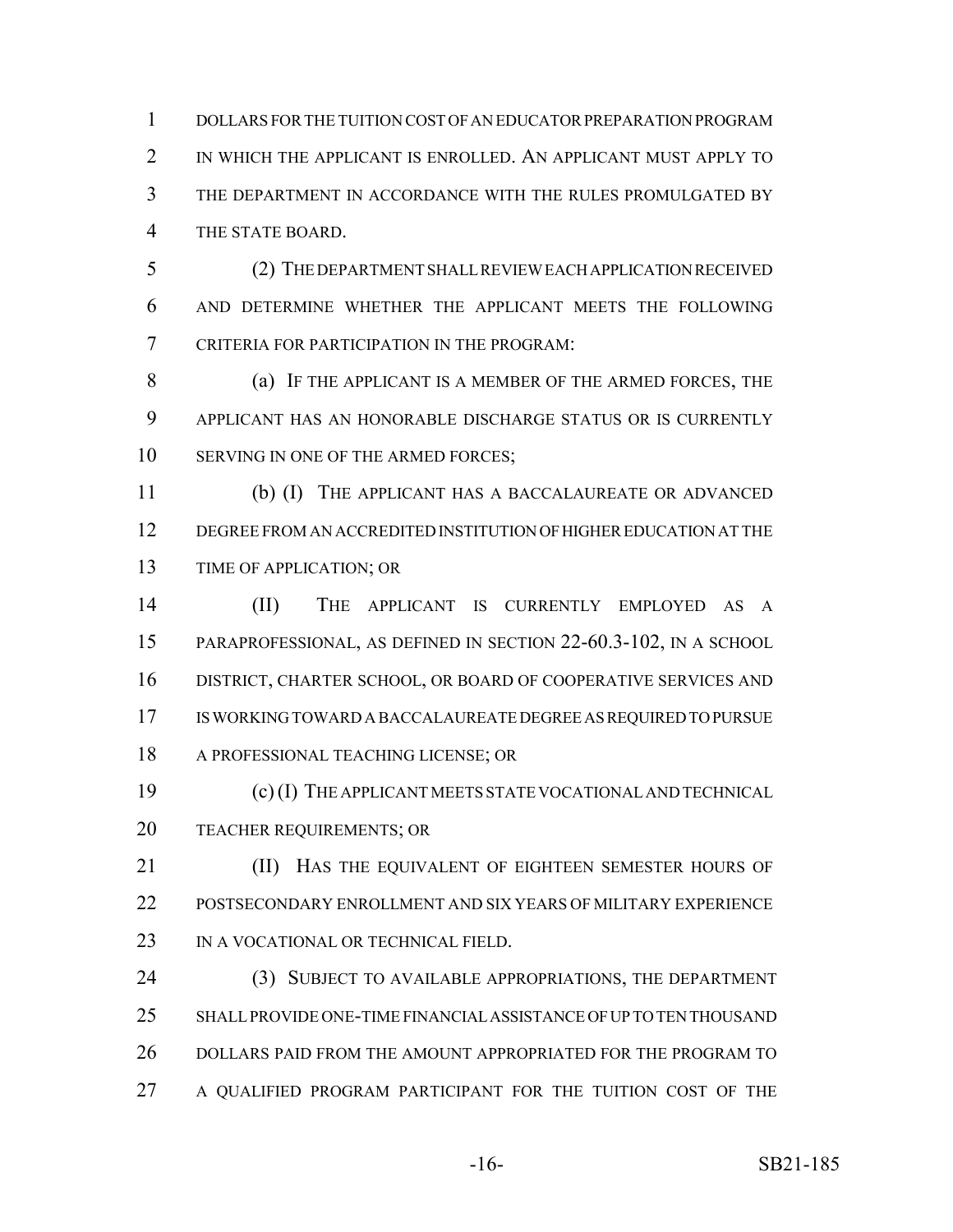EDUCATOR PREPARATION PROGRAM IN WHICH THE QUALIFIED PROGRAM PARTICIPANT IS ENROLLED. THE DEPARTMENT SHALL DISTRIBUTE THE FINANCIAL ASSISTANCE FOR A QUALIFIED PROGRAM PARTICIPANT TO THE EDUCATOR PREPARATION PROGRAM IN WHICH THE QUALIFIED PROGRAM PARTICIPANT IS ENROLLED.

 (4) THE GENERAL ASSEMBLY SHALL ANNUALLY APPROPRIATE MONEY TO FUND THE PROGRAM, INCLUDING AN AMOUNT FOR THE DIRECT AND INDIRECT COSTS INCURRED BY THE DEPARTMENT IN IMPLEMENTING THE PROGRAM.

 **22-60.3-205. Reports.** (1) THE DEPARTMENT, AS PART OF ITS ANNUAL BUDGET REQUEST, SHALL PREPARE AN ANNUAL PROGRESS REPORT ON IMPLEMENTING THE PROGRAM. AT A MINIMUM, THE REPORT MUST 13 INCLUDE FOR THE IMMEDIATELY PRECEDING BUDGET YEAR:

(a) THE TOTAL NUMBER OF APPLICANTS;

(b) THE TOTAL NUMBER OF QUALIFIED PROGRAM PARTICIPANTS;

16 (c) THE TOTAL AMOUNT OF FINANCIAL ASSISTANCE DISTRIBUTED; 17 (d) A SUMMARY OF DATA COLLECTED FROM THE QUALIFIED

 PROGRAM PARTICIPANTS AND EMPLOYING LOCAL EDUCATION PROVIDERS CONCERNING THE EFFECTIVENESS OF THE PROGRAM; AND

**(e) RECOMMENDATIONS, IF ANY, FOR LEGISLATIVE OR REGULATORY**  CHANGES TO FACILITATE THE EFFECTIVE IMPLEMENTATION OF THE PROGRAM.

23 (2) THE DEPARTMENT SHALL SUBMIT THE REPORT TO THE STATE 24 BOARD OF EDUCATION, THE GOVERNOR, AND THE EDUCATION COMMITTEES OF THE HOUSE OF REPRESENTATIVES AND THE SENATE, OR ANY SUCCESSOR COMMITTEES. THE DEPARTMENT SHALL ALSO POST THE REPORT ON THE DEPARTMENT'S WEBSITE FOR PUBLIC ACCESS. NOTWITHSTANDING THE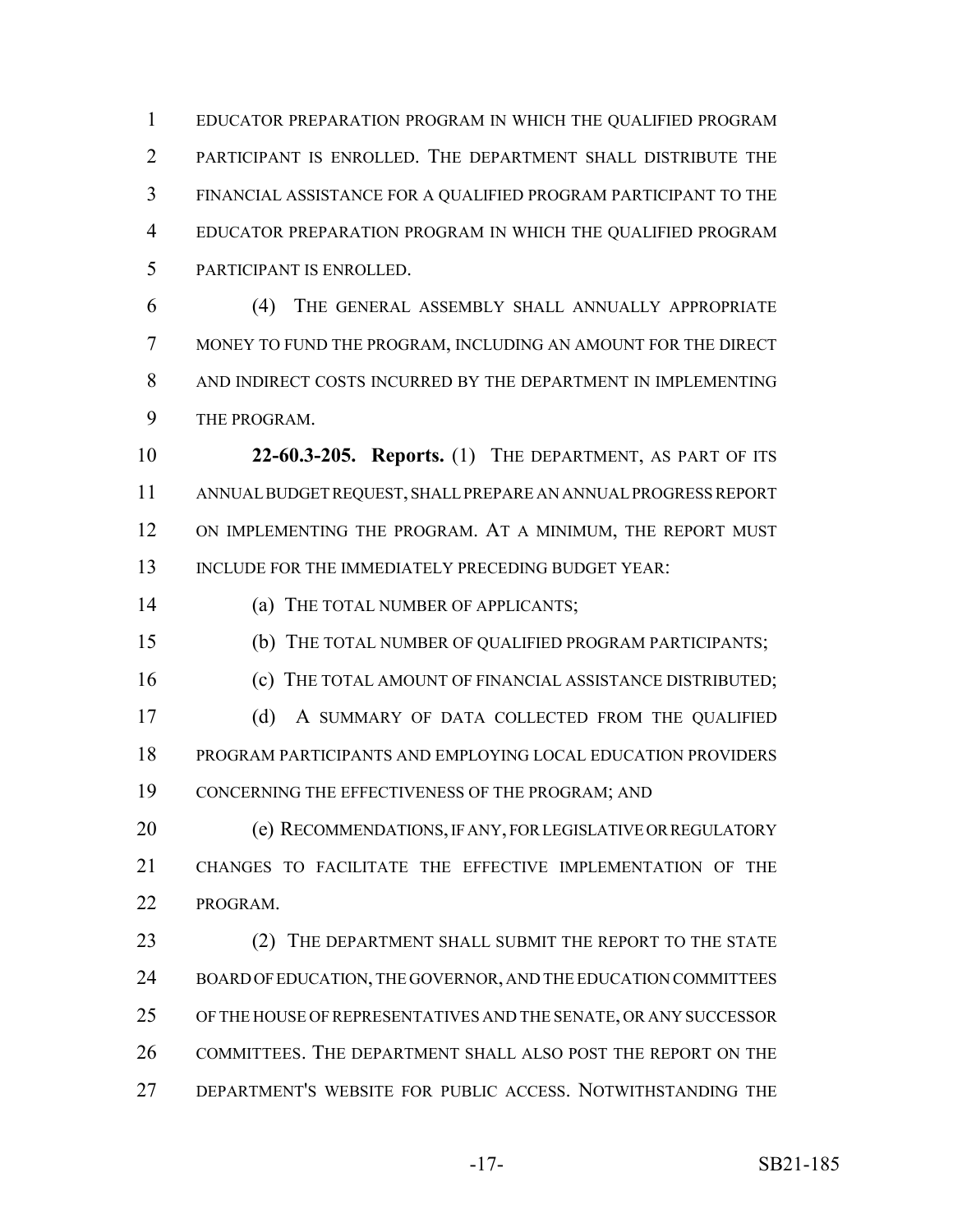REQUIREMENT IN SECTION 24-1-136 (11)(a)(I), THE REQUIREMENT TO SUBMIT THE REPORT REQUIRED IN THIS SECTION CONTINUES INDEFINITELY. **SECTION 6.** In Colorado Revised Statutes, 22-30.5-112.2,

**amend** (2)(b); and **add** (1)(f) as follows:

 **22-30.5-112.2. Charter schools - at-risk supplemental aid - definitions - legislative declaration - repeal.** (1) As used in this section, unless the context otherwise requires:

 (f) "TREP PROGRAM" MEANS THE TEACHER RECRUITMENT EDUCATION AND PREPARATION PROGRAM CREATED IN SECTION 22-35-108.5.

11 (2) (b) (I) Each qualifying school district shall MUST receive at-risk supplemental aid if the percentage of at-risk pupils in a district charter school authorized by the qualifying school district prior to July 1, 2004, is less than the percentage of at-risk pupils in the qualifying school district. The amount of the school district's at-risk supplemental aid is equal to the difference between one hundred percent of district per pupil revenues and one hundred percent of adjusted district per pupil revenues for each pupil enrolled in the district charter school, not including online 19 pupils or pupils enrolled in the ASCENT program OR TREP PROGRAM.

 (II) Each district charter school in a qualifying school district that 21 was initially authorized prior to July 1, 2004, shall MUST receive at-risk supplemental aid if the percentage of at-risk students in the district charter school exceeds the percentage of at-risk pupils in the qualifying school district. The amount of the district charter school's at-risk supplemental aid is equal to the difference between one hundred percent of adjusted district per pupil revenues and one hundred percent of district per pupil revenues for each pupil enrolled in the district charter school, not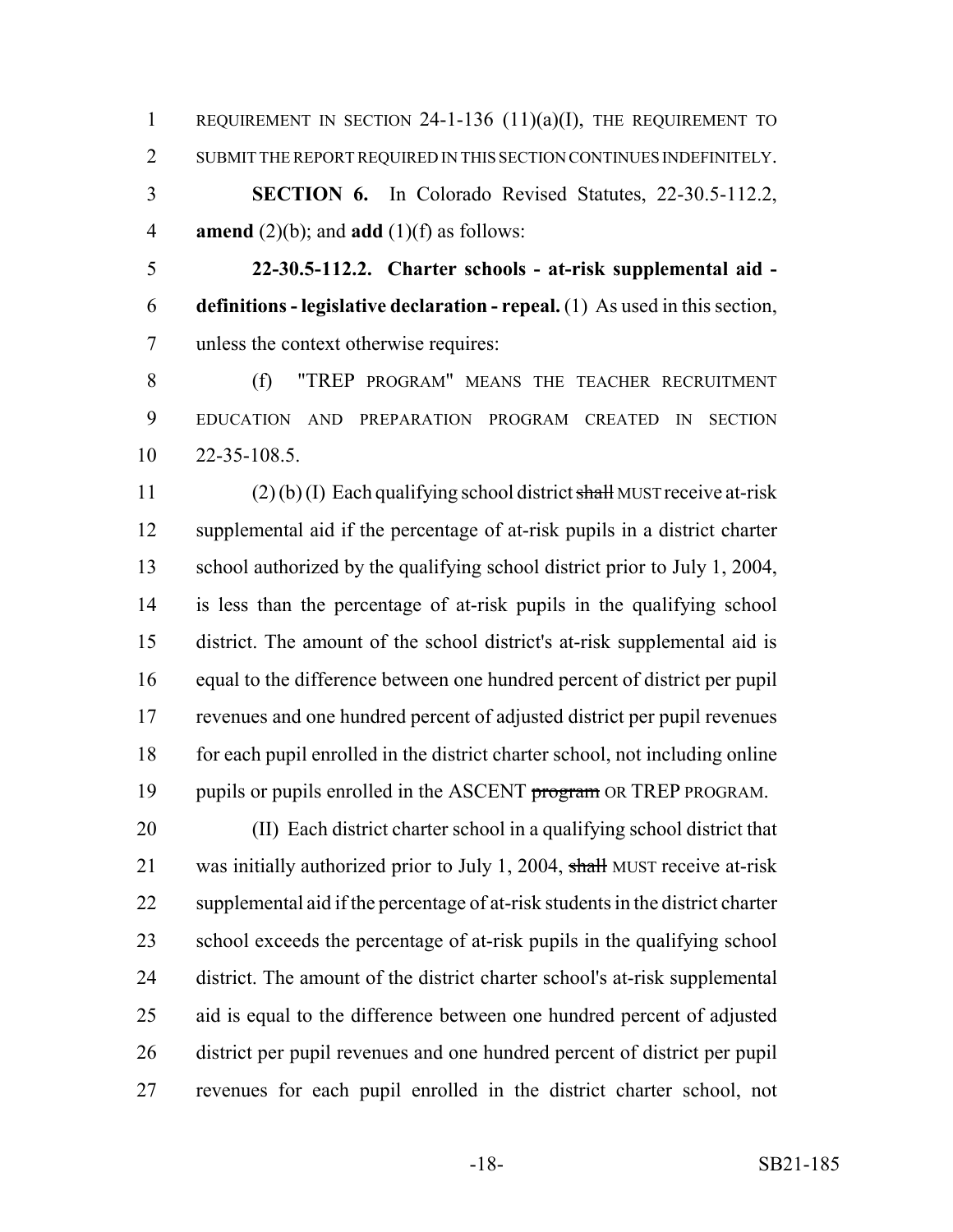1 including online pupils or pupils enrolled in the ASCENT program OR TREP PROGRAM. A school district shall pass through one hundred percent of a district charter school's at-risk supplemental aid to the district charter school.

 (III) Each district charter school in a school district that is not a qualifying district and whose percentage of at-risk pupils exceeds the 7 percentage of at-risk pupils in the chartering school district shall MUST receive at-risk supplemental aid. The amount of the district charter school's at-risk supplemental aid is equal to the difference between one hundred percent of adjusted district per pupil revenues and one hundred percent of district per pupil revenues for each pupil enrolled in the district charter school, not including online pupils or pupils enrolled in the 13 ASCENT program OR TREP PROGRAM. A school district shall pass through one hundred percent of a district charter school's at-risk supplemental aid to the district charter school.

 **SECTION 7.** In Colorado Revised Statutes, 22-30.5-513, **amend** 17  $(4.5)(b)$  as follows:

 **22-30.5-513. Institute charter schools - funding - at-risk supplemental aid - legislative declaration - definitions - repeal.** (4.5) (b) The institute charter school's at-risk supplemental aid is equal to one-half of the difference between one hundred percent of the accounting district's per pupil revenues and one hundred percent of the accounting district's adjusted per pupil revenues for each pupil enrolled in the district charter school, not including online pupils or pupils enrolled in the 25 ASCENT program OR TREP PROGRAM.

 **SECTION 8.** In Colorado Revised Statutes, 22-30.5-525, **amend** (1) as follows: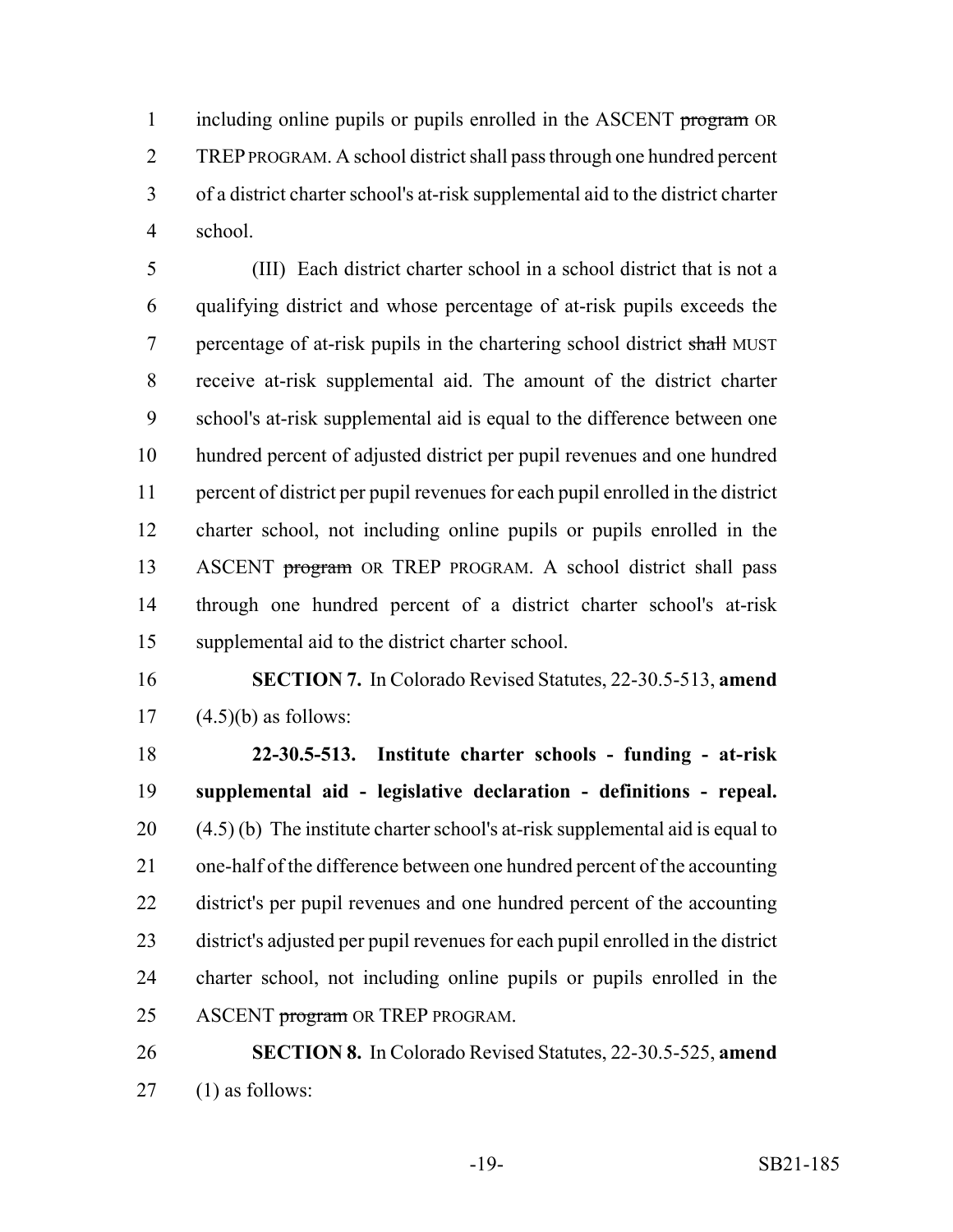**22-30.5-525. Individual career and academic plans.** (1) Each institute charter school shall assist each student and his or her parent or legal guardian to develop and maintain the student's individual career and academic plan, referred to in this section as an "ICAP", no later than the beginning of ninth grade but may assist the student and his or her parent or legal guardian to develop and maintain the student's ICAP in any grade prior to ninth grade. In assisting a student and his or her parent or legal guardian in creating and maintaining the ICAP, the institute charter school shall, at a minimum, discuss with the student and parent or legal guardian 10 the various career pathways created pursuant to section SECTIONS 23-60-110 AND 24-46.3-104 and the types of certificates and jobs to which each pathway leads and discuss the skills and educational opportunities available through military enlistment. IN DISCUSSING THE TEACHING CAREER PATHWAY DESCRIBED IN SECTION 23-60-110, EACH INSTITUTE CHARTER SCHOOL IS ENCOURAGED TO PROVIDE TO THE STUDENT INFORMATION CONCERNING THE TREP PROGRAM CREATED IN SECTION 22-35-108.5. In discussing military enlistment with a student and his or her parent, each institute charter school is encouraged to provide to the student information concerning the military enlistment test. Each student's ICAP must comply with the requirements specified in section 22-2-136 and the rules promulgated by the state board of education pursuant to said section.

 **SECTION 9.** In Colorado Revised Statutes, 22-32-109, **amend** (1)(oo)(III)(B); and **add** (1)(oo)(III)(B.5) as follows:

 **22-32-109. Board of education - specific duties - definitions.** 26 (1) In addition to any other duty required to be performed by law, each board of education has the following specific duties: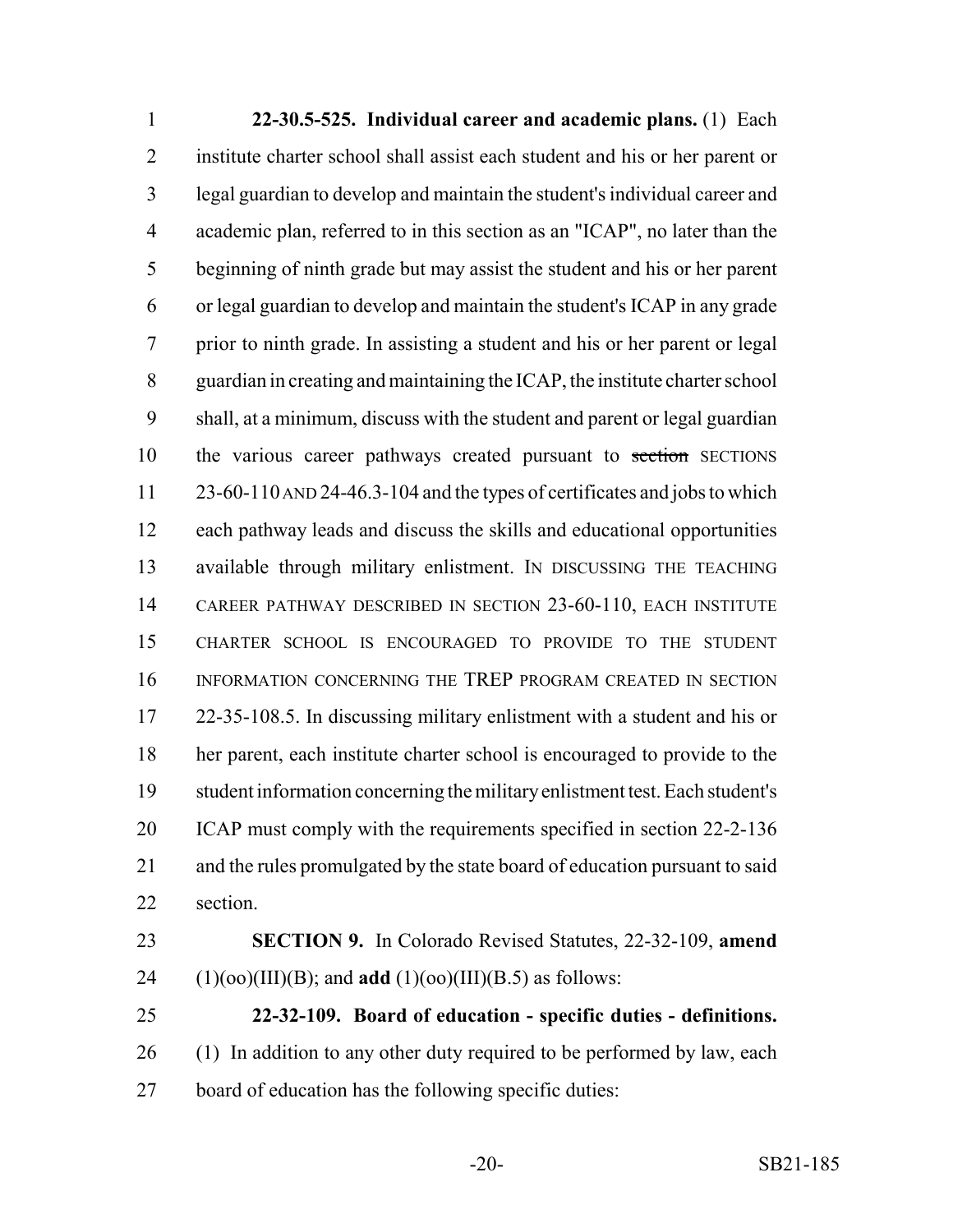developing and maintaining each student's ICAP, the counselor or teacher explains to the student's parent or legal guardian, by electronic mail or other written form, and to the student: (B) The various career pathways created pursuant to section 24-46.3-104 and the types of certificates and jobs to which each pathway leads; and **(B.5) THE TEACHING CAREER PATHWAY CREATED PURSUANT TO**  SECTION 23-60-110, THE CAREER OPPORTUNITIES TO WHICH THE PATHWAY LEADS, AND INFORMATION CONCERNING PARTICIPATION IN THE TREP 11 PROGRAM CREATED IN SECTION 22-35-108.5; AND **SECTION 10.** In Colorado Revised Statutes, 22-35-103, **add** (18) as follows: **22-35-103. Definitions.** As used in this article 35, unless the context otherwise requires: (18) "TREP PROGRAM" MEANS THE TEACHER RECRUITMENT EDUCATION AND PREPARATION PROGRAM CREATED IN SECTION 22-35-108.5. **SECTION 11.** In Colorado Revised Statutes, 22-35-104, **amend** (1)(d) introductory portion as follows: **22-35-104. Enrollment in an institution of higher education - cooperative agreement.** (1) (d) Notwithstanding the provisions of 23 subsection  $(1)(a)$  of this section, if a qualified student is not a participant 24 in the ASCENT program OR TREP PROGRAM and has not satisfied the minimum requirements for graduation established by his or her local education provider by the end of his or her twelfth-grade year and is therefore retained by the local education provider for additional

(oo) (III) At a minimum, each public school shall ensure that, in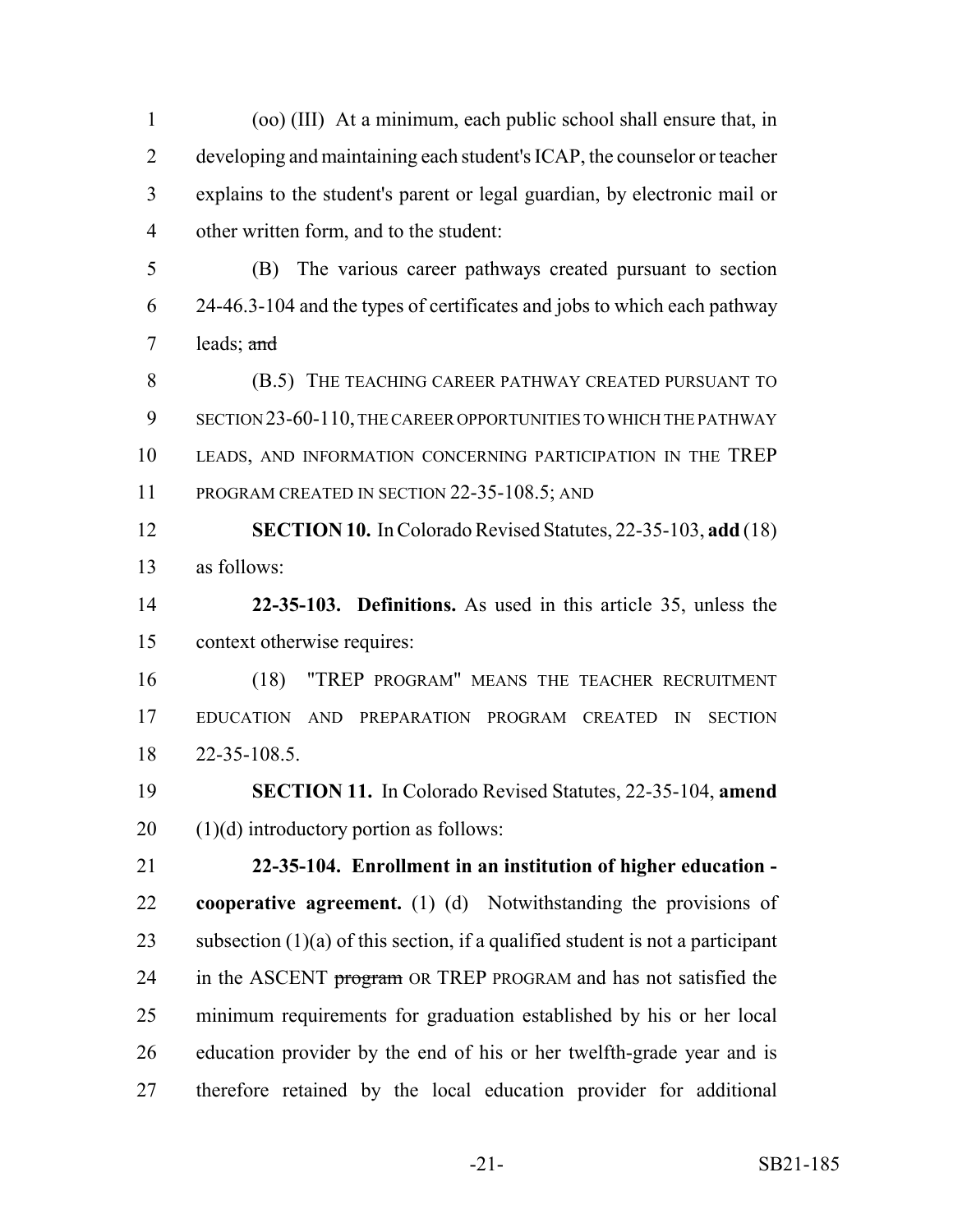instruction, the qualified student shall not concurrently enroll in postsecondary courses, including academic or career and technical education courses, which may include course work related to apprenticeship programs or internship programs, that are worth more than a total of nine credit hours, including gateway courses, as defined in section 23-1-113 (11)(b.5), with additional supports through supplemental academic instruction, as defined in section 23-1-113 (11)(e). Furthermore, the qualified student shall not concurrently enroll in more than: **SECTION 12.** In Colorado Revised Statutes, 22-35-107, **amend**  $10 \quad (6)(a)$  as follows: **22-35-107. Concurrent enrollment advisory board - created - membership - duties - reports - repeal.** (6) The board shall have the following duties: (a) Establishing guidelines for the administration of the ASCENT program pursuant to section 22-35-108 (4) AND THE TREP PROGRAM PURSUANT TO SECTION 22-35-108.5 (4); **SECTION 13.** In Colorado Revised Statutes, 22-35-112, **amend** 18 (2)(g), (2)(h), and (3) as follows: **22-35-112. Reports.** (2) On or before February 1, 2011, and on or before February 1 each year thereafter through 2016, and on or before April 1, 2017, and on or before April 1 each year thereafter, the department and the department of higher education shall collaborate to prepare and submit to the education committees of the senate and house of representatives, or any successor committees, a report concerning the concurrent enrollment of qualified students in postsecondary courses, including academic courses and career and technical education courses, and courses related to apprenticeship programs and internship programs.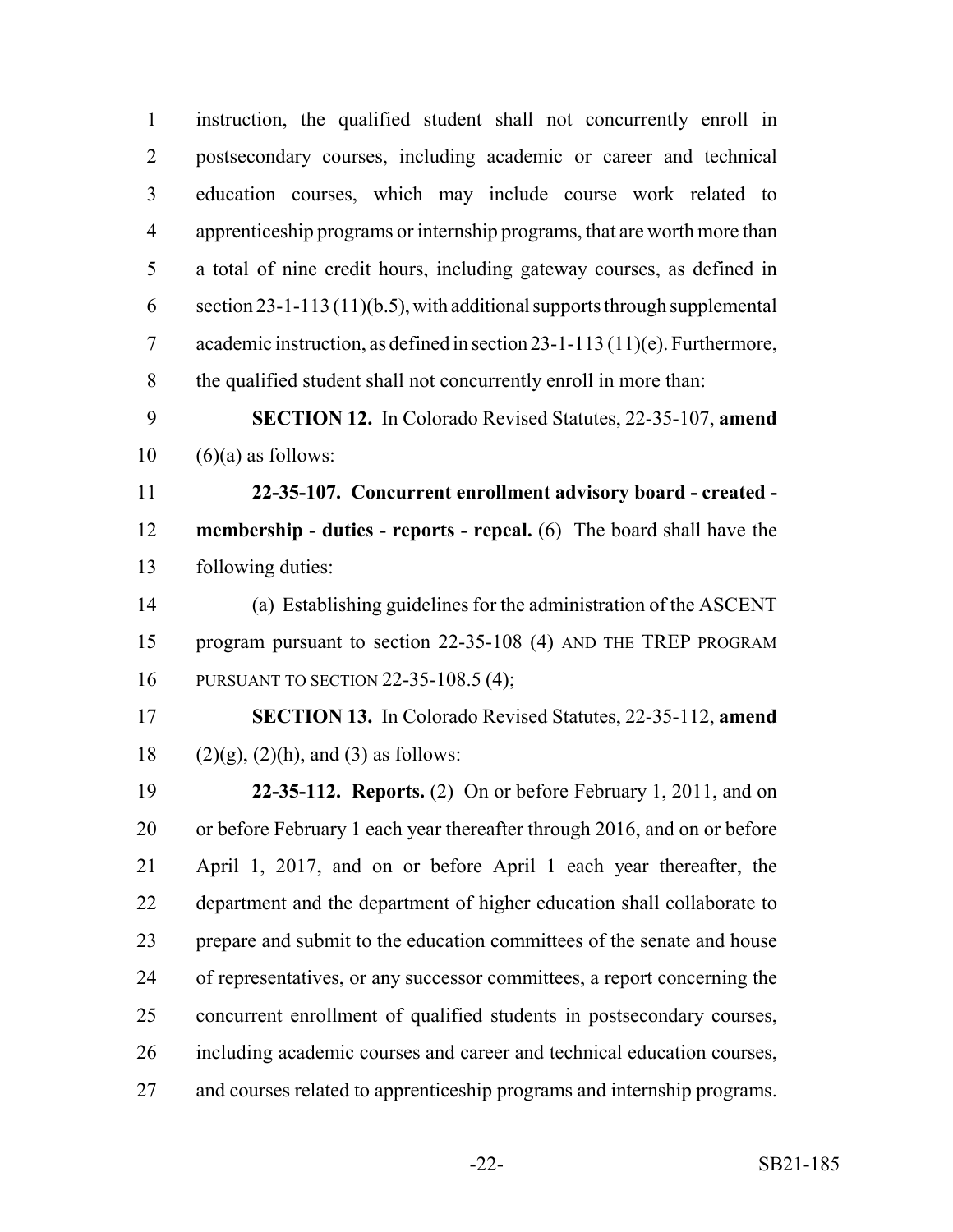The report must include, but need not be limited to:

 (g) The total number of qualified students designated by the department as ASCENT OR TREP program participants in the previous school year;

 (h) The postsecondary degree and certificate programs in which ASCENT OR TREP program participants were concurrently enrolled in the previous school year, including subtotals indicating how many ASCENT OR TREP program participants concurrently enrolled in each postsecondary degree and certificate program;

 (3) The reports described in subsection (2) of this section may include quantitative and qualitative analyses concerning student and administrator attitudes and behaviors, program costs and productivity, academic and administrative policies, program availability and variety, or any objectives of the ASCENT program described in section 22-35-108 (1), OR ANY OBJECTIVES OF THE TREP PROGRAM DESCRIBED IN SECTION 16 22-35-108.5 (1), which studies may be prepared by a party other than the department or the department of higher education.

 **SECTION 14.** In Colorado Revised Statutes, 22-35-113, **amend** 19  $(1)(a)$  as follows:

 **22-35-113. Concurrent enrollment - website.** (1) By July 1, 2020, the department of education and the department of higher education, with advice from the state board, shall make available to the public a concurrent enrollment website to provide information to students, parents, and legal guardians concerning concurrent enrollment options and 25 requirements. The departments must ensure that the website is clear, easy to navigate, and generally user-friendly. In addition, the website must at a minimum: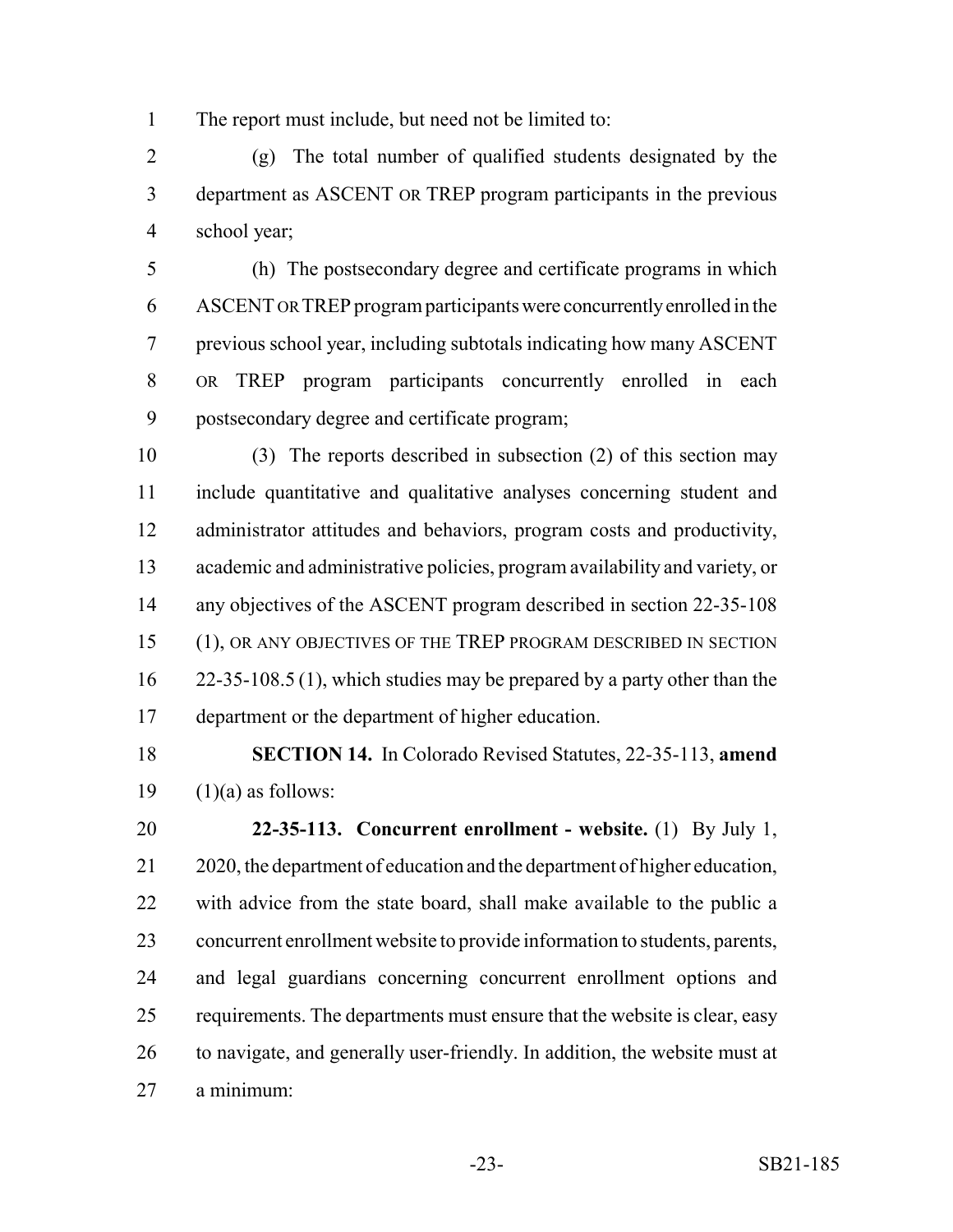(a) Clearly explain, differentiate, compare, and contrast concurrent enrollment; dual enrollment programs; early college; the ASCENT program; THE TREP PROGRAM; p-tech high schools, as defined in section 22-35.3-102; international baccalaureate programs; and advanced placement courses;

 **SECTION 15.** In Colorado Revised Statutes, 22-35.3-103, **amend** (4) as follows:

 **22-35.3-103. Pathways in technology early college high schools - design - requirements - approval.** (4) A p-tech school is subject to the state assessment requirements specified in section 22-7-1006.3 and the 11 accountability requirements specified in article 11 of this title TITLE 22. In addition, the commissioner and the executive director may establish indicators for measuring the performance of each p-tech school, which indicators may include the ability of students who graduate from a p-tech school to obtain employment in the field or to pursue additional postsecondary education in the field, as well as any relevant performance 17 indicators established for the concurrent enrollment, and ASCENT, AND TREP programs.

 **SECTION 16.** In Colorado Revised Statutes, 22-54-103, **amend** (5.2); and **add** (16) as follows:

 **22-54-103. Definitions.** As used in this article 54, unless the context otherwise requires:

 (5.2) "District extended high school pupil enrollment" means the number of pupils, on the pupil enrollment count day within the applicable budget year, who are concurrently enrolled in a postsecondary course, including an academic course or a career and technical education course, as a participant in the ASCENT program OR THE TREP PROGRAM and the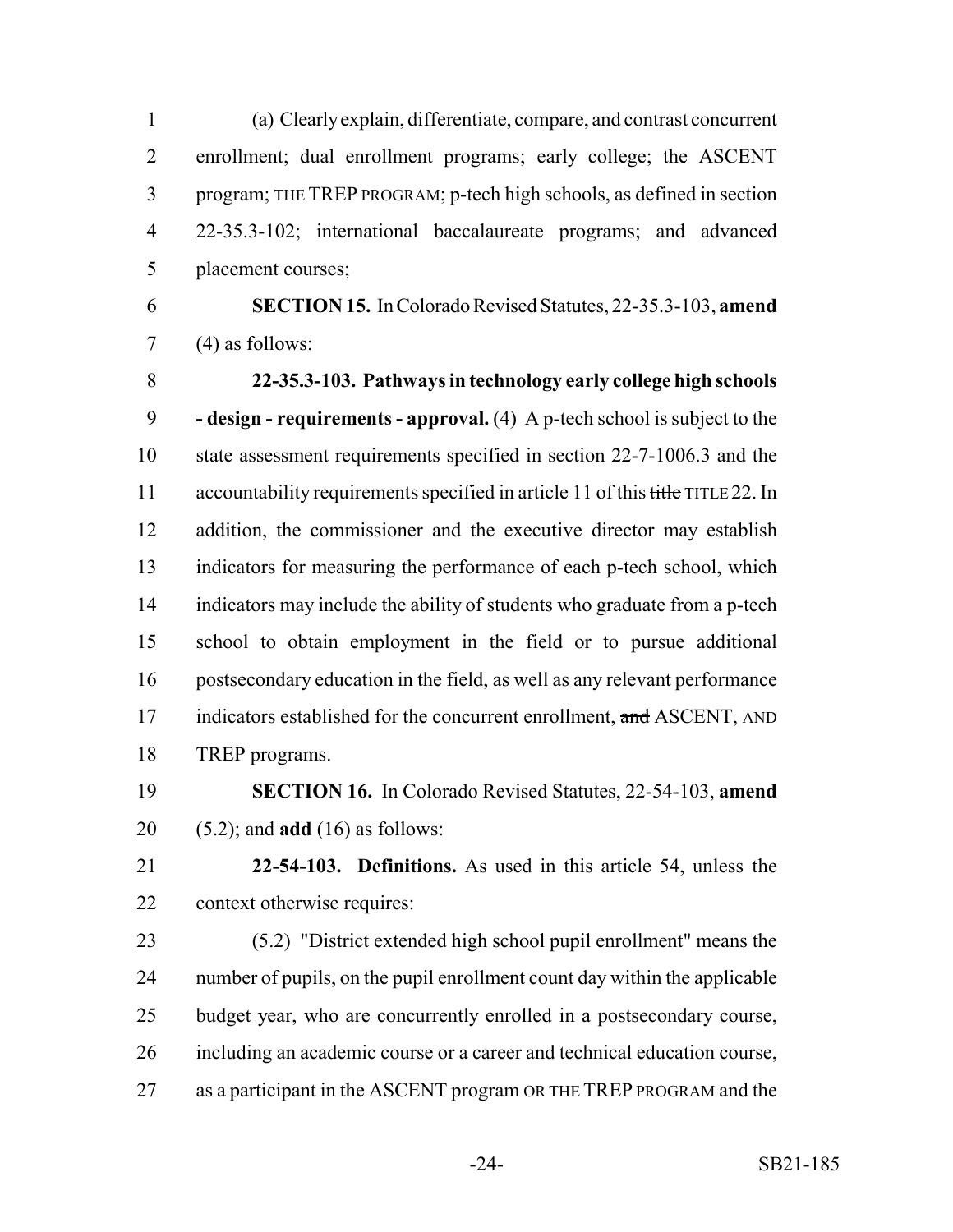number of pupils, on the pupil enrollment count day within the applicable budget year, who are enrolled in grade thirteen or fourteen in a p-tech school. A pupil enrolled in a p-tech school pursuant to article 35.3 of this 4 title shall TITLE 22 MUST be included in the district extended high school pupil enrollment as a full-time student. An ASCENT program participant OR A TREP PROGRAM PARTICIPANT who is enrolled in at least twelve credit hours of postsecondary courses, including academic courses and career and technical education courses, as of the pupil enrollment count 9 day of the applicable budget year shall MUST be included in the district extended high school pupil enrollment as a full-time pupil. An ASCENT program participant OR A TREP PROGRAM PARTICIPANT who is enrolled in less than twelve credit hours of postsecondary courses, including academic courses and career and technical education courses, as of the 14 pupil enrollment count day of the applicable budget year shall MUST be included in the district extended high school pupil enrollment as a part-time pupil.

 (16) "TREP PROGRAM" MEANS THE TEACHER RECRUITMENT EDUCATION AND PREPARATION PROGRAM CREATED IN SECTION 22-35-108.5.

 **SECTION 17.** In Colorado Revised Statutes, 22-60.3-102, **amend** the introductory portion as follows:

 **22-60.3-102. Definitions.** As used in this article 60.3 PART 1, unless the context otherwise requires:

 **SECTION 18.** In Colorado Revised Statutes, **amend** 22-60.3-107 as follows:

 **22-60.3-107. Repeal of part.** This article 60.3 PART 1 is repealed, effective July 1, 2023.